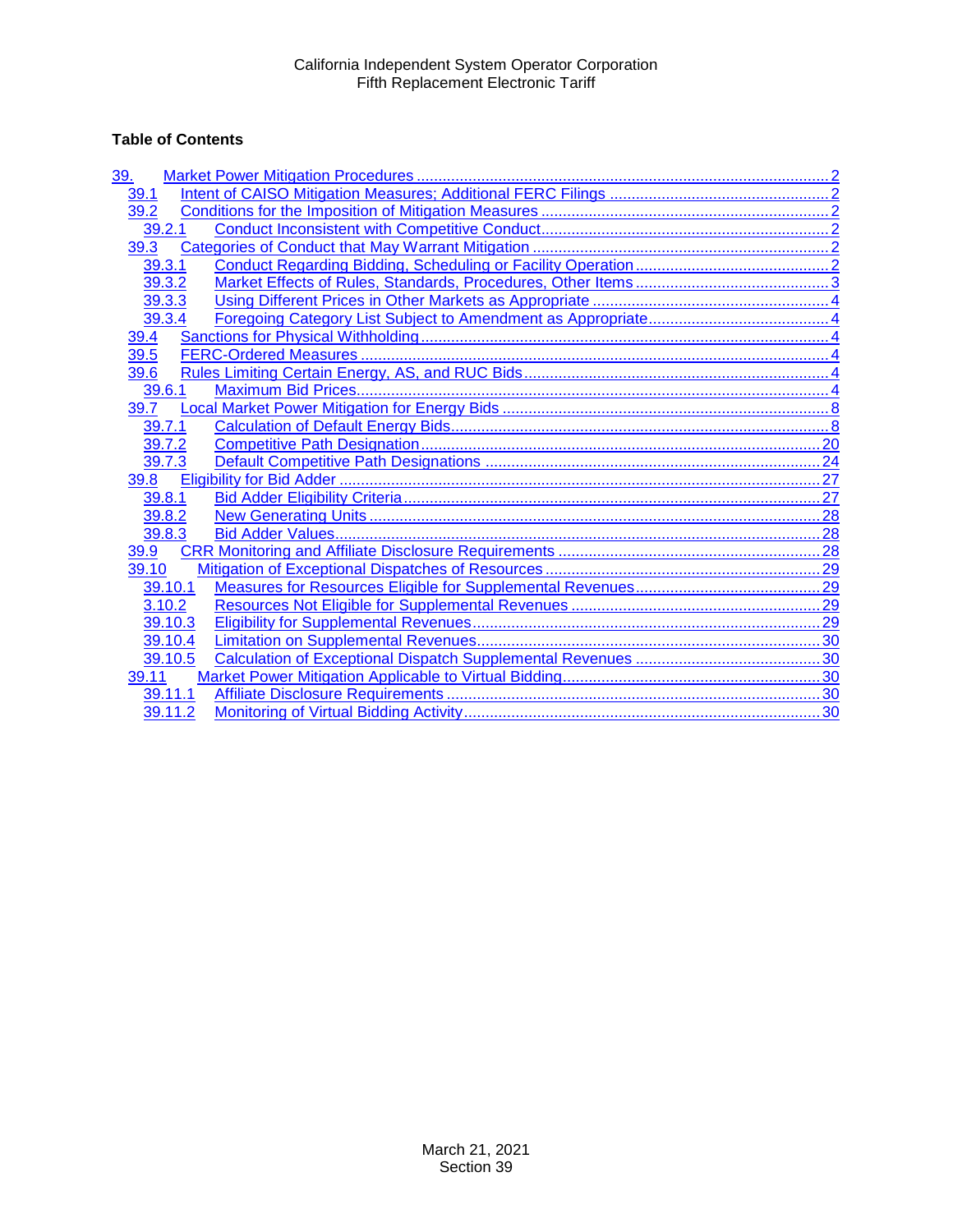#### <span id="page-1-0"></span>**39. Market Power Mitigation Procedures**

#### <span id="page-1-1"></span>**39.1 Intent of CAISO Mitigation Measures; Additional FERC Filings**

These CAISO market power mitigation measures ("Mitigation Measures") are intended to provide the means for the CAISO to mitigate the market effects of any conduct that would substantially distort competitive outcomes in the CAISO Markets while avoiding unnecessary interference with competitive price signals. These Mitigation Measures are intended to minimize interference with an open and competitive market, and thus to permit, to the maximum extent practicable, price levels to be determined by competitive forces under the prevailing market conditions. To that end, the Mitigation Measures authorize the mitigation only of specific conduct identified through explicit procedures specified below. In addition, the CAISO shall monitor the markets it administers for conduct that it determines constitutes an abuse of market power but is not addressed by the market power mitigation procedures specified below. If the CAISO identifies any such conduct, it shall make a filing under Section 205 of the Federal Power Act, 16 U.S.C. § 824d, with FERC requesting authorization to apply appropriate mitigation measures. Any such filing shall identify the particular conduct the CAISO believes warrants mitigation, shall propose a specific mitigation measure for the conduct, and shall set forth the CAISO's justification for imposing that mitigation measure.

## <span id="page-1-2"></span>**39.2 Conditions for the Imposition of Mitigation Measures**

## <span id="page-1-3"></span>**39.2.1 Conduct Inconsistent with Competitive Conduct**

In general, the CAISO shall consider a Market Participant's conduct to be inconsistent with competitive conduct if the conduct would not be in the economic interest of the Market Participant in the absence of market power. The categories of conduct that are inconsistent with competitive conduct include, but may not be limited to, the four categories of conduct specified in Section 39.3 below.

## <span id="page-1-4"></span>**39.3 Categories of Conduct that May Warrant Mitigation**

## <span id="page-1-5"></span>**39.3.1 Conduct Regarding Bidding, Scheduling or Facility Operation**

Mitigation Measures may be applied to bidding, scheduling or operation of an Electric Facility or as specified in Section 39.3.1. The following categories of conduct, whether by a single firm or by multiple firms acting in concert, may cause a material effect on prices or generally the outcome of the CAISO Markets if exercised from a position of market power. Accordingly, the CAISO shall monitor the CAISO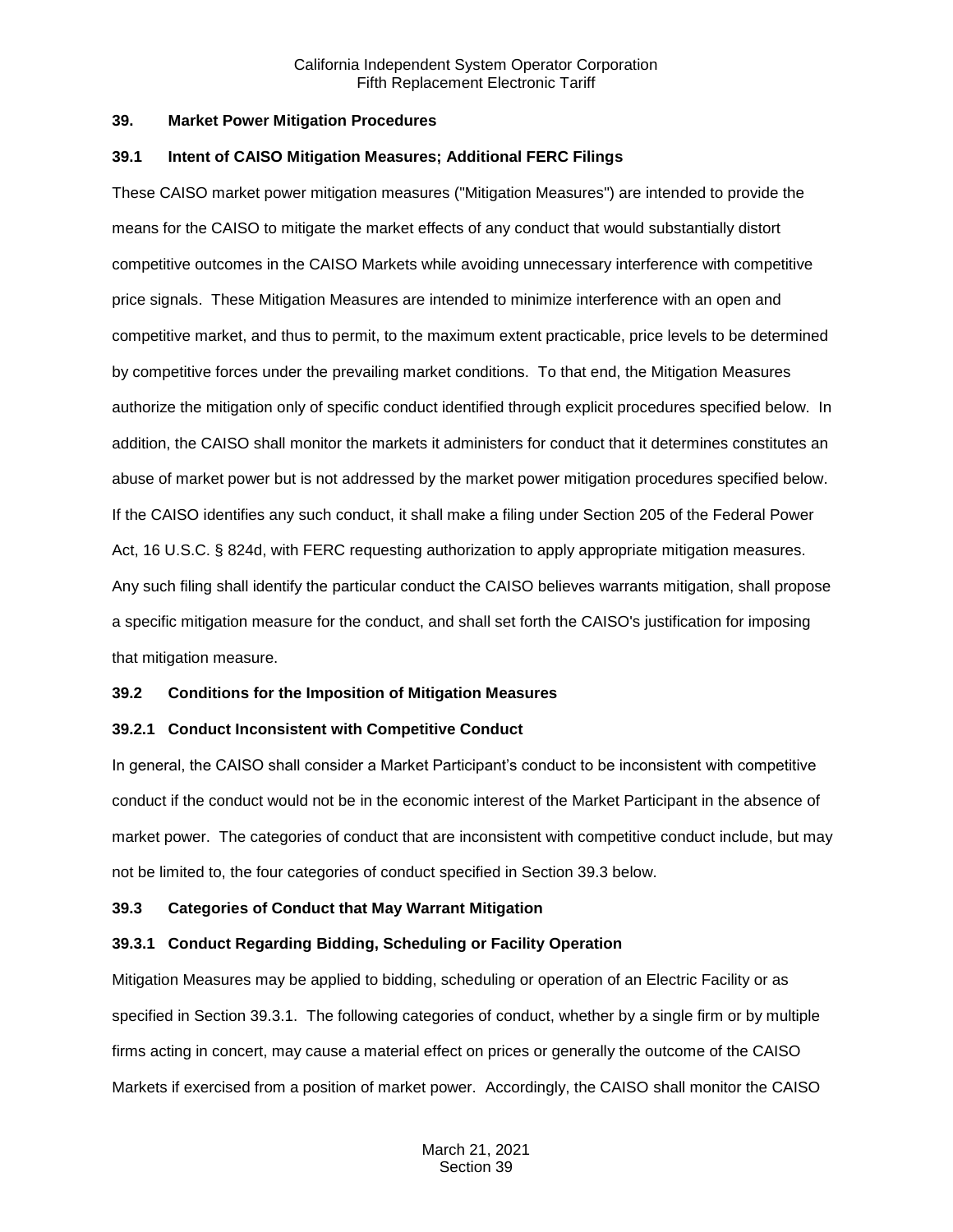Markets for the following categories of conduct, and shall impose appropriate Mitigation Measures if such conduct is detected and the other applicable conditions for the imposition of Mitigation Measures are met:

- (1) Physical withholding of an Electric Facility, in whole or in part, that is, not offering to sell or schedule the output of or services provided by an Electric Facility capable of serving a CAISO Market. Such withholding may include, but not be limited to: (i) falsely declaring that an Electric Facility has been forced out of service or otherwise become totally or partially unavailable, (ii) refusing to offer Bids for an Electric Facility when it would be in the economic interest, absent market power, of the withholding entity to do so, (iii) declining Bids called upon by the CAISO (unless the CAISO is informed in accordance with established procedures that the relevant resource for which the Bid is submitted has undergone a forced outage or derate), or (iv) operating a Generating Unit in Real-Time to produce an output level that is less than the Dispatch Instruction.
- (2) Economic withholding of an Electric Facility, that is, submitting Bids for an Electric Facility that are unjustifiably high (relative to known operational characteristics and/or the known operating cost of the resource) so that: (i) the Electric Facility is not or will not be dispatched or scheduled, or (ii) the Bids will set LMPs.
- (3) Uneconomic production from an Electric Facility that is, increasing the output of an Electric Facility to levels that would otherwise be uneconomic in order to cause, and obtain benefits from, a Transmission Constraint.
- (4) Bidding practices that distort prices or uplift charges away from those expected in a competitive market, such as registering Start-Up Cost and Minimum Load Cost data or submitting Bid Costs on behalf of an Electric Facility that are unjustifiably high (relative to known operational characteristics and/or the known operating cost of the resource) or misrepresenting the physical operating capabilities of an Electric Facility resulting in uplift payments or prices significantly in excess of actual costs.

## <span id="page-2-0"></span>**39.3.2 Market Effects of Rules, Standards, Procedures, Other Items**

Mitigation Measures may also be imposed to mitigate the market effects of a rule, standard, procedure, design feature, or known software imperfection of a CAISO Market that allows a Market Participant to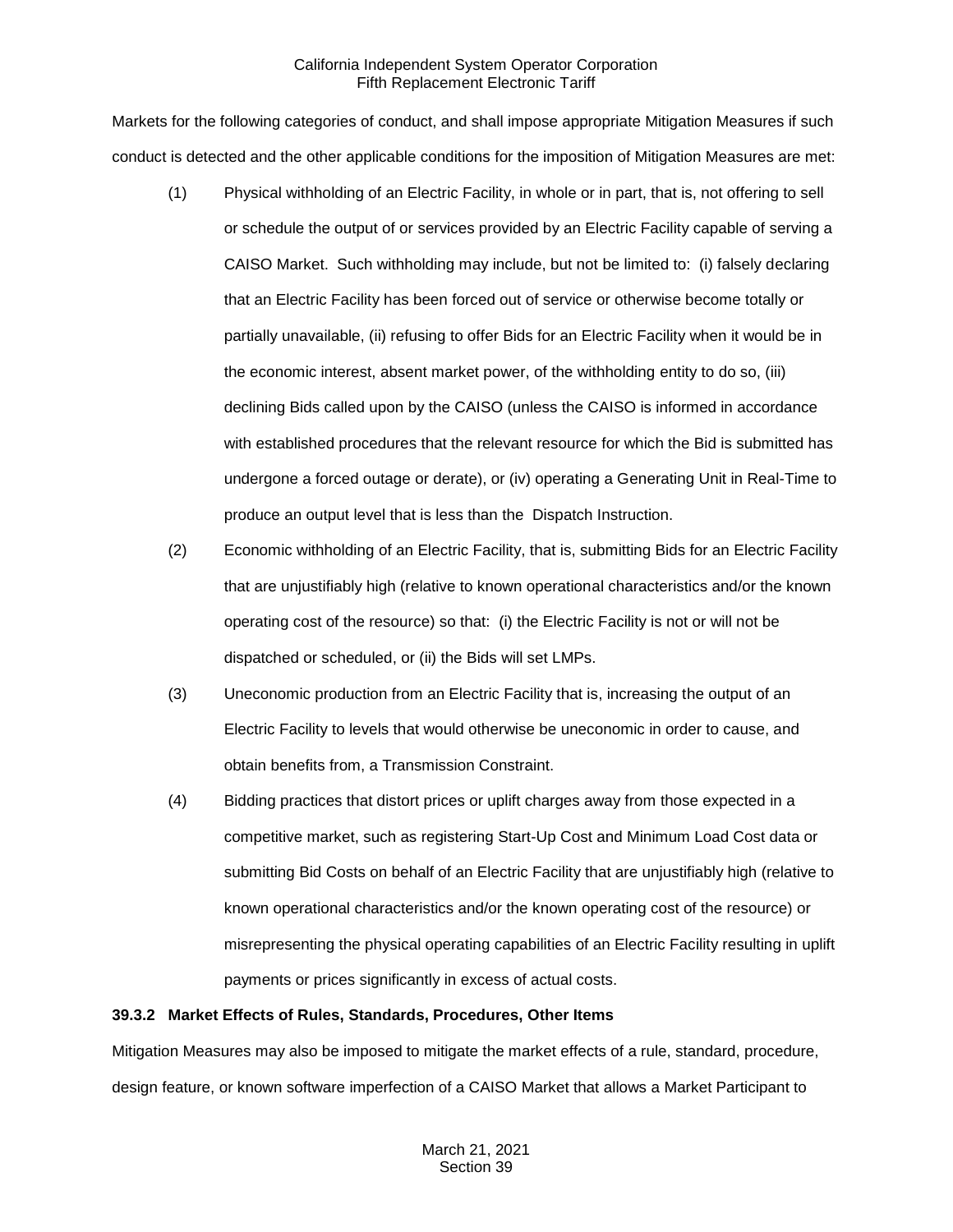manipulate market prices or otherwise impair the efficient operation of that market, pending the revision of such rule, standard, procedure design feature, or software defect to preclude such manipulation of prices or impairment of efficiency.

# <span id="page-3-0"></span>**39.3.3 Using Different Prices in Other Markets as Appropriate**

Taking advantage of opportunities to sell at a higher price or buy at a lower price in a market other than a CAISO Market shall not be deemed a form of withholding or otherwise inconsistent with competitive conduct.

# <span id="page-3-1"></span>**39.3.4 Foregoing Category List Subject to Amendment as Appropriate**

The CAISO shall monitor CAISO Markets for other categories of conduct, whether by a single firm or by multiple firms acting in concert, that have material effects on prices in a CAISO Market or other payments. The CAISO shall seek to amend the foregoing list as may be appropriate to include any such conduct that would substantially distort or impair the competitiveness of any of the CAISO Markets.

# <span id="page-3-2"></span>**39.4 Sanctions for Physical Withholding**

The CAISO may report a Market Participant the CAISO determines to have engaged in physical withholding, including providing the CAISO false information regarding derating or outage of an Electric Facility, to the Federal Energy Regulatory Commission in accordance with Section 9.3.10.5. In addition, a Market Participant that fails to operate a Generating Unit in conformance with CAISO Dispatch Instructions shall be subject to the penalties set forth in Section 11.23.

## <span id="page-3-3"></span>**39.5 FERC-Ordered Measures**

In addition to any mitigation measures specified above, the CAISO shall administer, and apply when appropriate in accordance with their terms, such other mitigation measures as it may be directed to implement by order of the FERC.

# <span id="page-3-4"></span>**39.6 Rules Limiting Certain Energy, AS, and RUC Bids**

## <span id="page-3-5"></span>**39.6.1 Maximum Bid Prices**

Notwithstanding any other provision of this CAISO Tariff, maximum Bid price provisions of this Section 39.6.1 shall apply to limit, Energy Bids, RUC Availability Bids, and Ancillary Service Bids.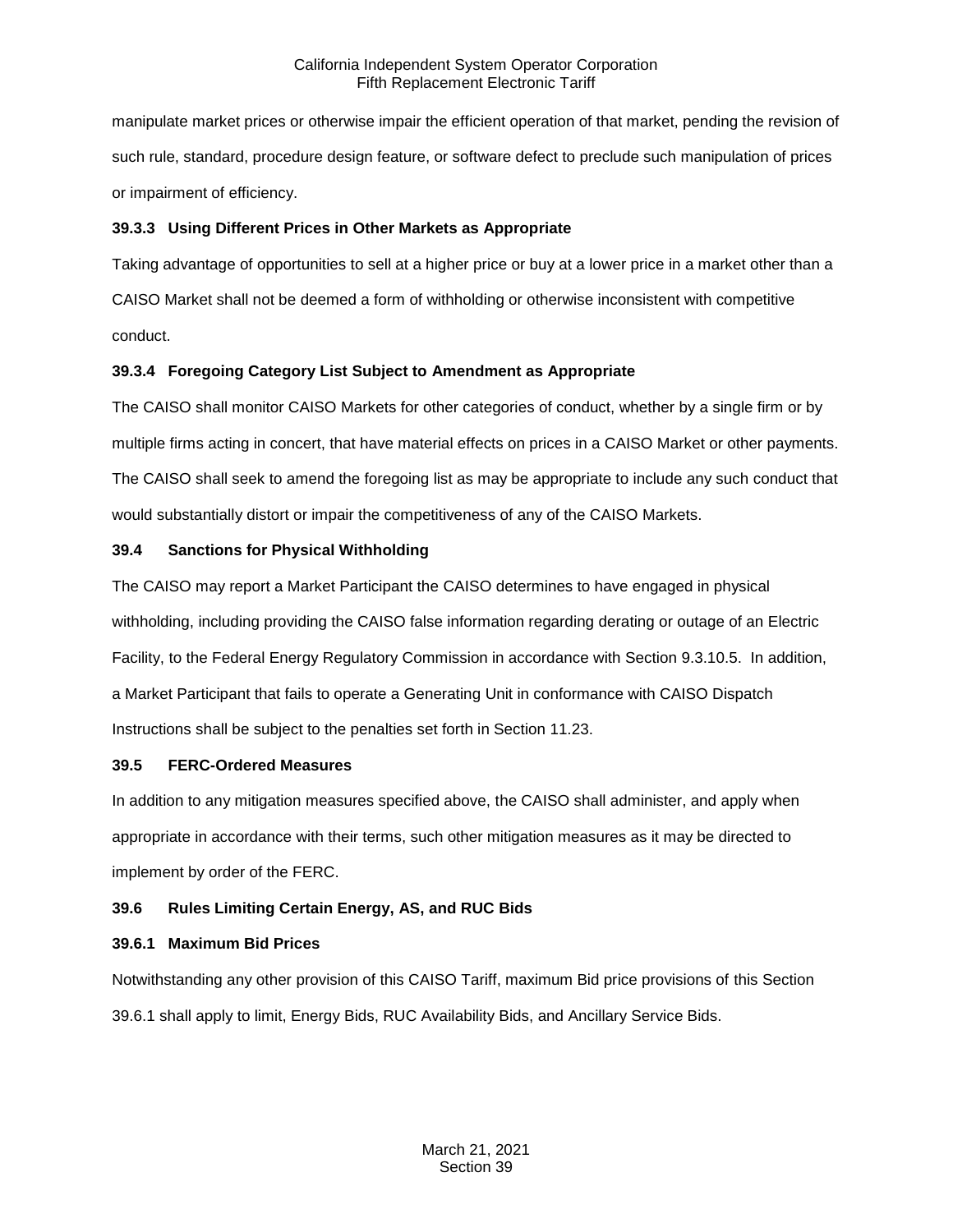# **39.6.1.1 Energy Bid and Minimum Load Cost Caps**

# **39.6.1.1.1 Soft Energy Bid Caps**

All Energy Bids, except for Virtual Bids or Bids for Non-Resource-Specific System Resources, are subject to the Soft Energy Bid Cap. Scheduling Coordinators may submit Energy Bids that are subject to the Soft Energy Bid Cap in excess of the Soft Energy Bid Cap, which the CAISO will process pursuant to Section 30.11.

# **39.6.1.1.2 Hard Energy Bid Cap**

All Energy Bids are subject to the Hard Energy Bid Cap. Scheduling Coordinators may submit Energy Bid prices in excess of the Hard Energy Bid Cap, which the CAISO will cost-verify pursuant to the rules specified in Section 30.11.

# **39.6.1.1.3 Minimum Load Cost Hard Cap**

All Minimum Load Bids are subject to the Minimum Load Cost Hard Cap. Scheduling Coordinators may submit Minimum Load Bid prices in excess of the Minimum Load Cost Hard Cap, which the CAISO will cost-verify pursuant to the rules specified in Section 30.11.

# **39.6.1.2 Maximum RUC Availability Bid Prices**

The maximum RUC Availability Bid price shall be \$250/MW/h.

# **39.6.1.3 Maximum Ancillary Services Bid Prices**

The maximum level for Ancillary Services Bid prices shall be \$250/MWh.

# **39.6.1.3.1 Maximum Regulation Mileage Bid Price**

The maximum Mileage Bid price shall be \$50.

# **39.6.1.4 Minimum Bid Price for Energy Bids**

The minimum Energy Bid price shall be negative \$150/MWh. These rules apply to all Energy Bids,

including Virtual Bids.

# **39.6.1.5 Minimum Bid Price for Ancillary and RUC Bids**

Ancillary Service Bids and RUC Availability Bids submitted into CAISO markets must have Bid prices not less than \$0/MW/h.

# **39.6.1.5.1 Minimum Regulation Mileage Bid Prices**

Regulation Mileage Bids submitted into CAISO markets must have Bid prices not less than \$0.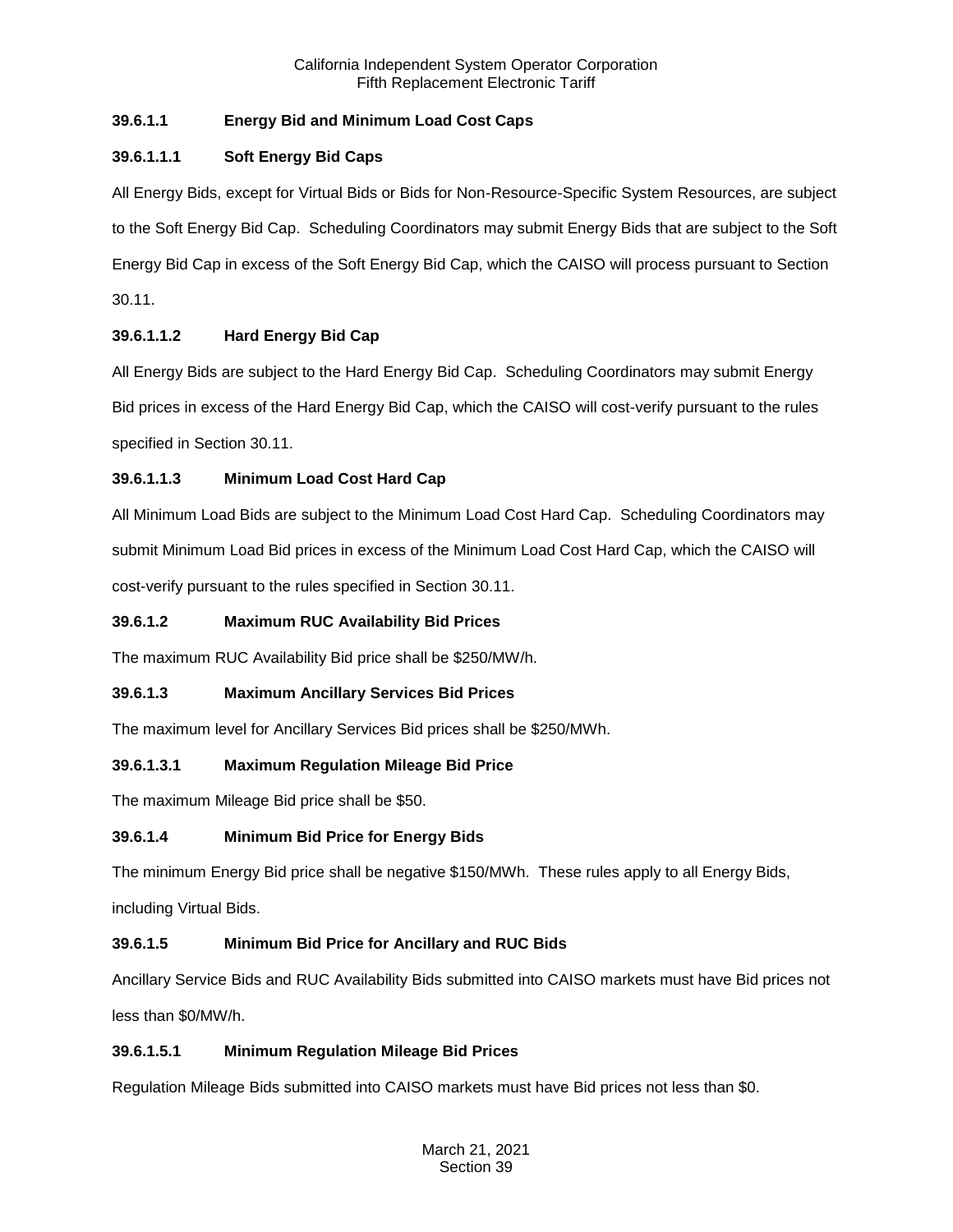## **39.6.1.6 Maximum Start-Up Cost and Minimum Load Cost Registered Cost Values**

The maximum Start-Up Cost and Minimum Load Cost values registered in the Master File by Scheduling Coordinators for capacity of non-Multi-Stage Generating Resources that are eligible and elect to use the Registered Cost methodology in accordance with Section 30.4 cannot exceed the Minimum Load Cost Hard Cap and will be limited to one hundred fifty percent (150%) of the Projected Proxy Cost. The maximum Start-Up Cost and Minimum Load Cost values registered in the Master File by Scheduling Coordinators for capacity of Multi-Stage Generating Resources that are eligible and elect to use the Registered Cost methodology in accordance with Section 30.4 will be limited to one hundred fifty percent (150%) of the Projected Proxy Cost for each MSG Configuration of the resources. The Projected Proxy Cost for natural gas-fired resources will include a gas price component, a major maintenance expense component, if available, a volumetric Grid Management Charge component, and, if eligible, a projected Greenhouse Gas Allowance Price component calculated as set forth in this Section 39.6.1.6. The Projected Proxy Cost for non-natural gas-fired resources will be based on costs provided to the CAISO pursuant to Section 30.4.5.2, a major maintenance expense component, if available, a volumetric Grid Management Charge component, and, if eligible, a projected Greenhouse Gas Allowance Price component calculated as set forth in this Section 39.6.1.6.

#### **39.6.1.6.1 Gas Price Component of Projected Proxy Cost**

For natural gas-fired resources, the CAISO will calculate a gas price to be used in establishing Default Start-Up Bids and Default Minimum Load Bids after the twenty-first (21<sup>st</sup>) day of each month and post it on the CAISO Website by the end of each calendar month. The price will be applicable for Scheduling Coordinators for natural gas-fired Use-Limited Resources electing to use the Registered Cost methodology set forth in Section 30.4.7 until a new gas price is calculated and posted on the CAISO Website. The gas price will be calculated as follows:

- (1) Daily closing prices for monthly natural gas futures contracts at Henry Hub for the next calendar month are averaged over the first twenty-one (21) days of the month, resulting in a single average for the next calendar month.
- (2) Daily prices for futures contracts for basis swaps at identified California delivery points, are averaged over the first twenty-one (21) days of the month for the identified California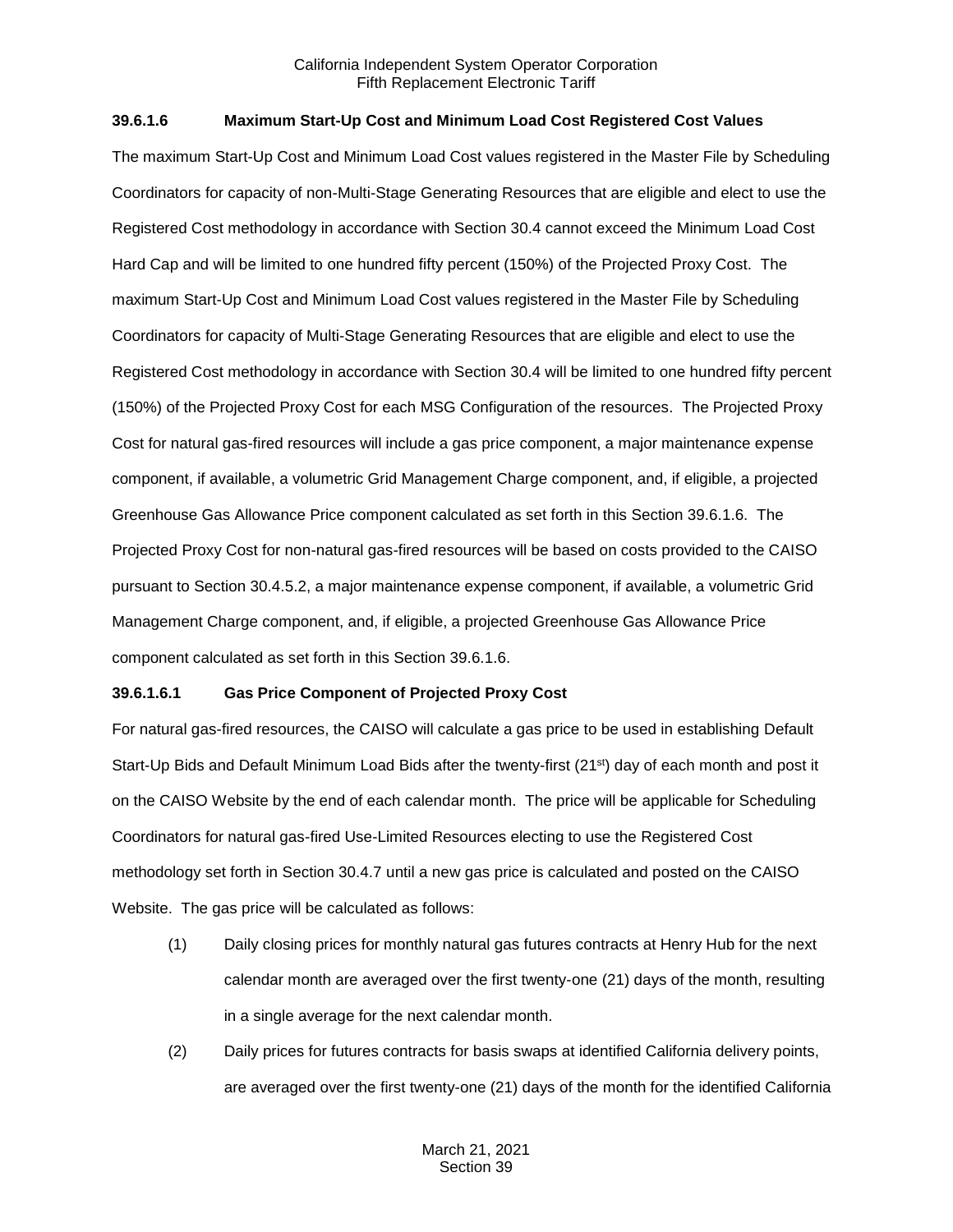delivery points as set forth in the Business Practice Manual.

- (3) For each of the California delivery points, the average Henry Hub and basis swap prices are combined and will be used as the baseline gas price applicable for calculating the Default Start-Up Bids and Default Minimum Load Bids for Use-Limited Resources electing to use the Registered Cost methodology set forth in Section 30.4.7. The most geographically appropriate prices will apply to a particular resource.
- (4) The applicable intra-state gas transportation charge as set forth in the Business Practice Manual will be added to the baseline gas price for each Use-Limited Resource that elects to use the Registered Cost methodology set forth in Section 30.4.7 to create a final gas price for calculating the Default Start-Up Bids and Default Minimum Load Bids for each such resource.

For non-natural gas-fired resources, the Projected Proxy Costs for Default Start-Up Bids and Default Minimum Load Bids will be calculated using the information as registered in the Master File used for calculating the Proxy Cost, as set forth in the Business Practice Manual.

## **39.6.1.6.2 Projected Greenhouse Gas Allowance Price**

For resources that are registered with the California Air Resources Board as having a greenhouse gas compliance obligation, the CAISO will calculate a projected Greenhouse Gas Allowance Price component to be used in establishing maximum Default Start-Up Bids and Default Minimum Load Bids after the twenty-first (21st) day of each month and will post it on the CAISO Website by the end of that month. The projected Greenhouse Gas Allowance Price component will be applicable for Scheduling Coordinators on behalf of eligible Use-Limited Resources electing to use the Registered Cost methodology until a new projected Greenhouse Gas Allowance Price component is calculated and posted on the CAISO Website. The projected Greenhouse Gas Allowance Price component will be calculated by averaging the applicable daily Greenhouse Gas Allowance Prices calculated over the first twenty (20) days of the month using the methodology set forth in Section 39.7.1.1.1.4.

## **39.6.1.6.3 Major Maintenance Expense Component**

The major maintenance expense component is determined based on the process set forth in Section 30.4.5.4.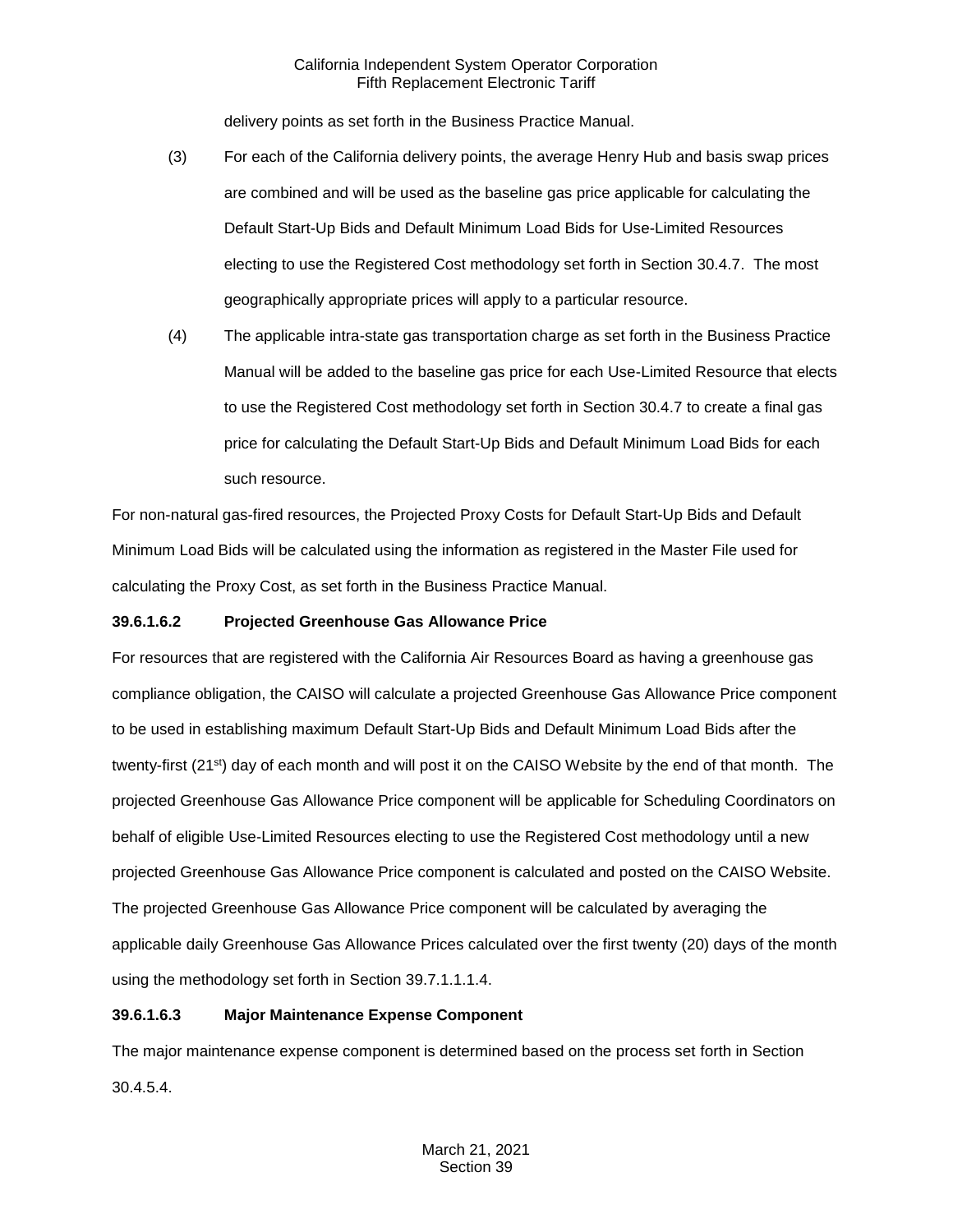## **39.6.1.6.4 Volumetric Grid Management Charge Component**

The volumetric Grid Management Charge component is set forth in Sections 39.7.1.1.1.1 and

39.7.1.1.1.2.

## **39.6.1.7 Maximum Transition Cost Values**

Scheduling Coordinators for capacity of Multi-Stage Generating Resources that are eligible and elect to use the Registered Cost methodology in accordance with Section 30.4 must register Transition Costs for each feasible transition between a lower MSG Configuration and a higher MSG Configuration, between zero and a maximum of 150 percent of the difference between the Projected Proxy Cost for the Start-Up Costs for the higher MSG Configuration, minus the Projected Proxy Cost for the Start-Up Costs for the lower MSG Configuration. If the result of this calculation is negative for any transition between two MSG Configurations, then the associated Transition Cost shall be zero.

## <span id="page-7-0"></span>**39.7 Local Market Power Mitigation for Energy Bids**

Local Market Power Mitigation is based on the assessment and designation of Transmission Constraints as competitive or non-competitive pursuant to Section 39.7.2. The local market power mitigation processes are described in Section 31.2 for the DAM and Sections 34.1.5 for the RTM.

## <span id="page-7-1"></span>**39.7.1 Calculation of Default Energy Bids**

Default Energy Bids shall be calculated by the CAISO, for the on-peak hours and off-peak hours for both the DAM and RTMs, pursuant to one of the methodologies described in this Section. The Scheduling Coordinator for each Generating Unit owner or Participating Load must rank order the following options of calculating the Default Energy Bid starting with its preferred method. The Scheduling Coordinator must provide the data necessary for determining the Variable Costs unless the Negotiated Rate Option precedes the Variable Cost Option in the rank order, in which case the Scheduling Coordinator must have a negotiated rate established with the CAISO. If no rank order is specified for a Generating Unit or Participating Load, then the default rank order of (1) Variable Cost Option, (2) Negotiated Rate Option, (3) LMP Option will be applied. For the first ninety (90) days after changes to resource status and MSG Configurations as specified in Section 27.8.3, including the first ninety (90) days after the effective date of Section 27.8.3, the Default Energy Bid option for the resource is limited to the Negotiated Rate Option or the Variable Cost Option. Default Energy Bids used for purposes other than for calculating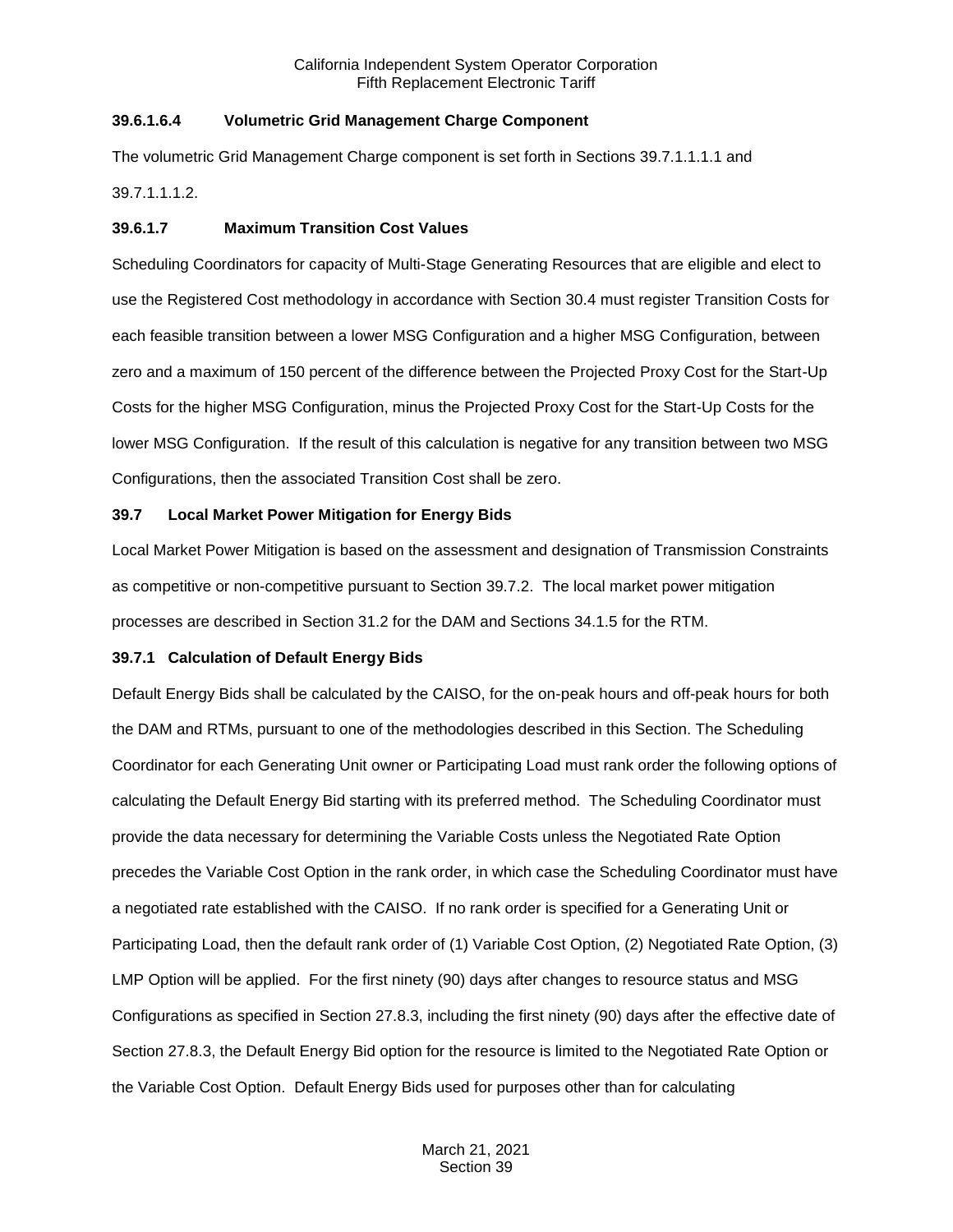Reasonableness Thresholds will be subject to the Soft Energy Bid Cap, unless the CAISO has approved a Reference Level Change Request pursuant to Section 30.11 in support of an Energy Bid above the Soft Energy Bid Cap.

## **39.7.1.1 Variable Cost Option**

For natural gas-fueled units, the Variable Cost Option will calculate the Default Energy Bid by adding incremental cost (comprised of incremental fuel cost plus a volumetric Grid Management Charge adder plus a greenhouse gas cost adder if applicable) with variable operation and maintenance cost, by multiplying the sum by the Default Energy Bid Multiplier, adding a Bid Adder if applicable for a Frequently Mitigated Unit, and adding Variable Energy Opportunity Costs, if any. For non-natural gas-fueled units, the Variable Cost Option will calculate the Default Energy Bid by summing incremental fuel or fuelequivalent cost plus a volumetric Grid Management Charge plus a greenhouse gas cost adder if applicable, multiplying the sum by the Default Energy Bid Multiplier, adding a Bid Adder if applicable for a Frequently Mitigated Unit, and adding Variable Energy Opportunity Costs, if any. For any Default Energy Bids calculated under the Variable Cost Option that exceed \$1,000 per MWh because of an approved Reference Level Change Request, any ten percent (10%) adder or Frequently Mitigated Unit adder shall not exceed \$100 per MWh.

#### **39.7.1.1.1 Incremental Cost Calculation Under the Variable Cost Option**

#### **39.7.1.1.1.1 Natural Gas-Fired Resources**

(a) Calculation of incremental fuel cost - For natural gas-fueled units, incremental fuel cost is calculated based on an incremental heat rate curve multiplied by the natural gas price calculated as described below.

Resource owners shall submit to the CAISO average heat rates (Btu/kWh) measured for at least two (2) and up to eleven (11) generating operating points (MW), where the first and last operating points refer to the minimum and maximum operating levels (i.e., PMin and PMax), respectively. The average heat rate curve formed by the (Btu/kWh, MW) pairs is a piece-wise linear curve between operating points, and two (2) average heat rate pairs yield one (1) incremental heat rate segment that spans two (2) consecutive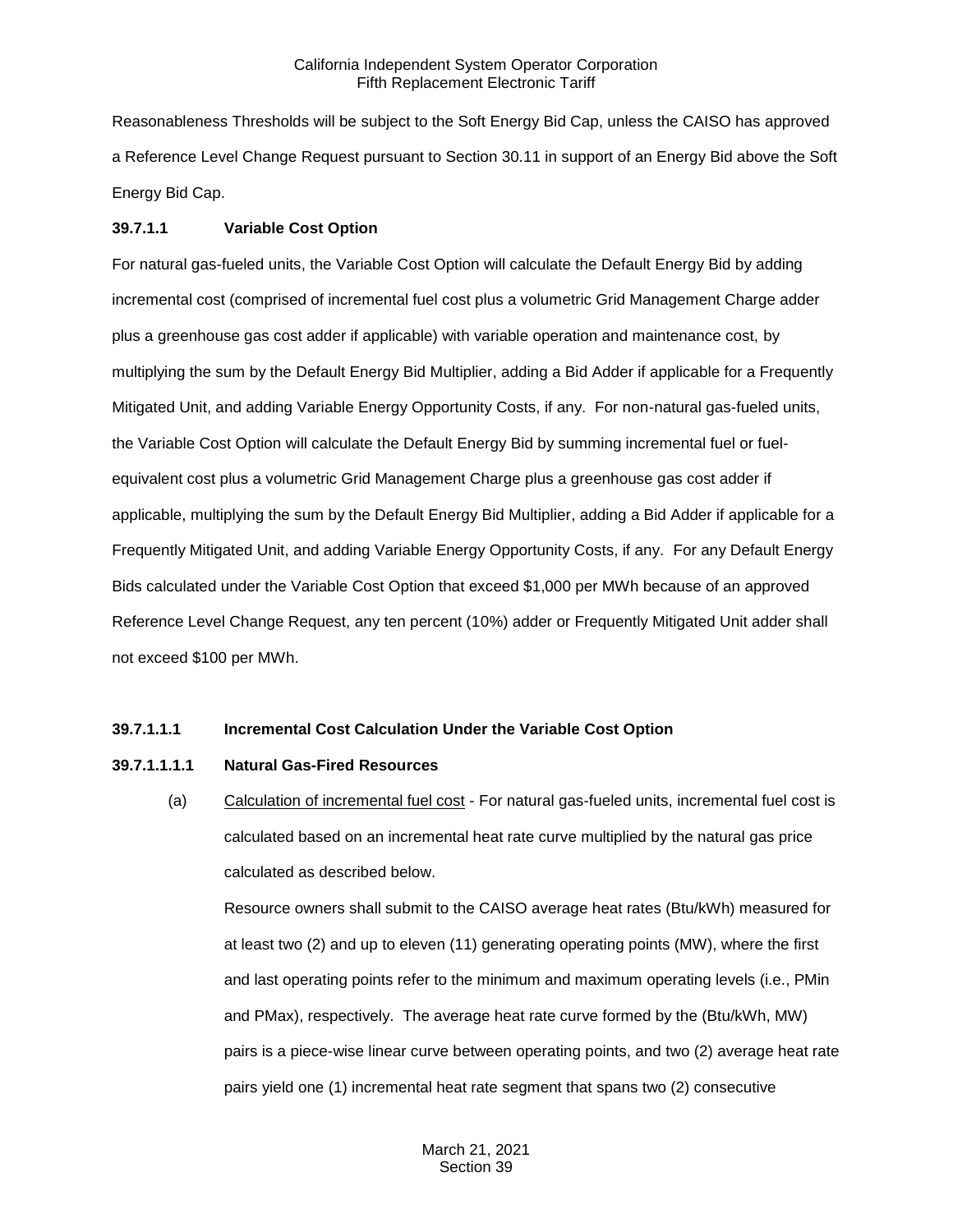operating points. The incremental heat rates (Btu/kWh) in the incremental heat rate curve are calculated by converting the average heat rates submitted by resource owners to the CAISO to requirements of heat input (Btu/h) for each of the operating points and dividing the changes in requirements of heat input from one (1) operating point to the next by the changes in MW between two (2) consecutive operating points as specified in the Business Practice Manual. For each segment representing operating levels below eighty (80) percent of the unit's PMax, the incremental heat rate is limited to the maximum of the average heat rates for the two (2) operating points used to calculate the incremental heat rate segment.

The unit's final incremental fuel cost curve is calculated by multiplying this incremental heat rate curve by the applicable natural gas price, and then, if necessary, applying a leftto-right adjustment to ensure that the final incremental cost curve is monotonically nondecreasing. Heat rate and cost curves shall be stored, updated, and validated in the Master File.

- (b) Calculation of greenhouse gas cost adder For each natural gas-fired resource registered with the California Air Resources Board as having a greenhouse gas compliance obligation, the CAISO will calculate a greenhouse gas cost adder as the product of the resource's incremental heat rate, the greenhouse gas emissions rate authorized by the California Air Resources Board, and the applicable Greenhouse Gas Allowance Price.
- (c) Calculation of volumetric Grid Management Charge adder For each natural gas-fired resource, the CAISO will include a volumetric Grid Management Charge adder that consists of: (i) the Market Services Charge; (ii) the System Operations Charge; and (iii) the Bid Segment Fee divided by the MW in the Bid segment.

## **39.7.1.1.1.2 Non-Natural Gas-Fired Resources**

For non-natural gas-fueled units, incremental fuel cost is calculated based on an average cost curve as described below.

Resource owners for non-natural gas-fueled units shall submit to the CAISO average fuel or fuel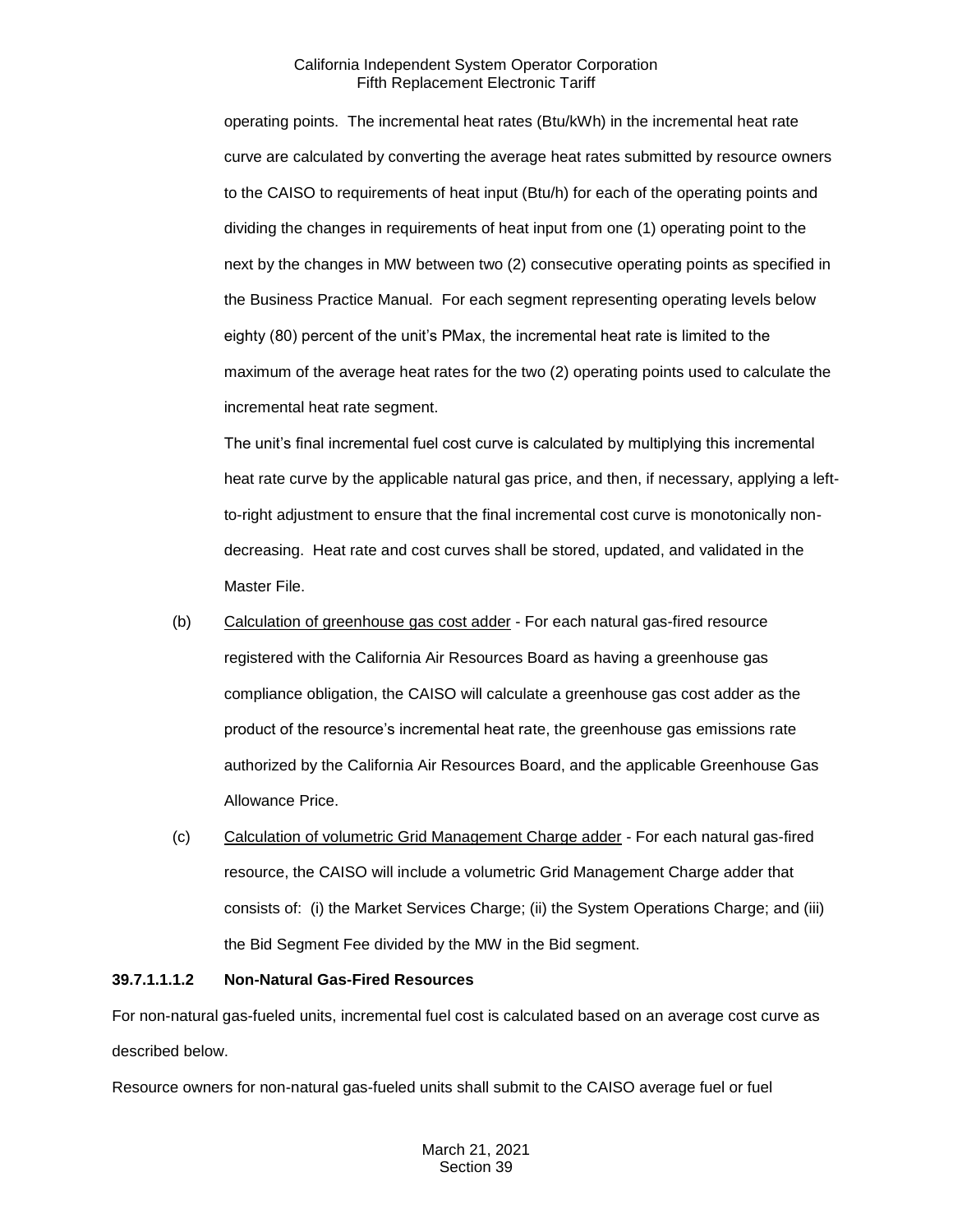equivalent costs (\$/MW) measured for at least two (2) and up to eleven (11) generating operating points (MW), where the first and last operating points refer to the minimum and maximum operating levels (i.e., PMin and PMax), respectively. The average cost curve formed by the (\$/MWh, MW) pairs is a piece-wise linear curve between operating points, and two (2) average cost pairs yield one (1) incremental cost segment that spans two (2) consecutive operating points. For each segment representing operating levels below eighty percent (80%) of the unit's PMax, the incremental cost rate is limited to the maximum of the average cost rates for the two (2) operating points used to calculate the incremental cost segment. The unit's final incremental fuel cost curve is then adjusted, if necessary, applying a left-to-right adjustment to ensure that the final incremental cost curve is monotonically non-decreasing. The CAISO will include, if applicable: (i) greenhouse gas allowance costs for each non-natural gas-fired resource registered with the California Air Resources Board as having a greenhouse gas compliance obligation, as provided to the CAISO by the Scheduling Coordinator for the resource; (ii) variable operation and maintenance cost; and (iii) a volumetric Grid Management Charge adder that consists of: (a) the Market Services Charge; (b) the System Operations Charge; and (c) the Bid Segment Fee divided by the MW in the Bid segment. Cost curves shall be stored, updated, and validated in the Master File.

#### **39.7.1.1.1.3 Calculation of Natural Gas Price**

- (a) The CAISO will use different gas price indices for the Day-Ahead Market and the Real-Time Market. If a gas price index is unavailable for any reason, the CAISO will use the most recent available gas price index as set forth in Section 39.7.1.1.1.3(c).
- (b) For all Trading Days of the Day-Ahead Market, except for Mondays when the Mondayonly gas price index is available and meets the liquidity criteria described below, the CAISO will calculate a gas price index based on natural gas commodity prices reported by the Intercontinental Exchange one (1) day prior to the applicable Trading Day between 8:00 a.m. and 9:00 a.m. Pacific Time for natural gas deliveries on the Trading Day. The natural gas commodity prices reported by the Intercontinental Exchange are volumeweighted average gas prices reported during its next-day trading window. For Monday Trading Days, the CAISO will use the Monday-only gas price index when it is reported by the Intercontinental Exchange three (3) days prior to the Monday Trading Day, provided: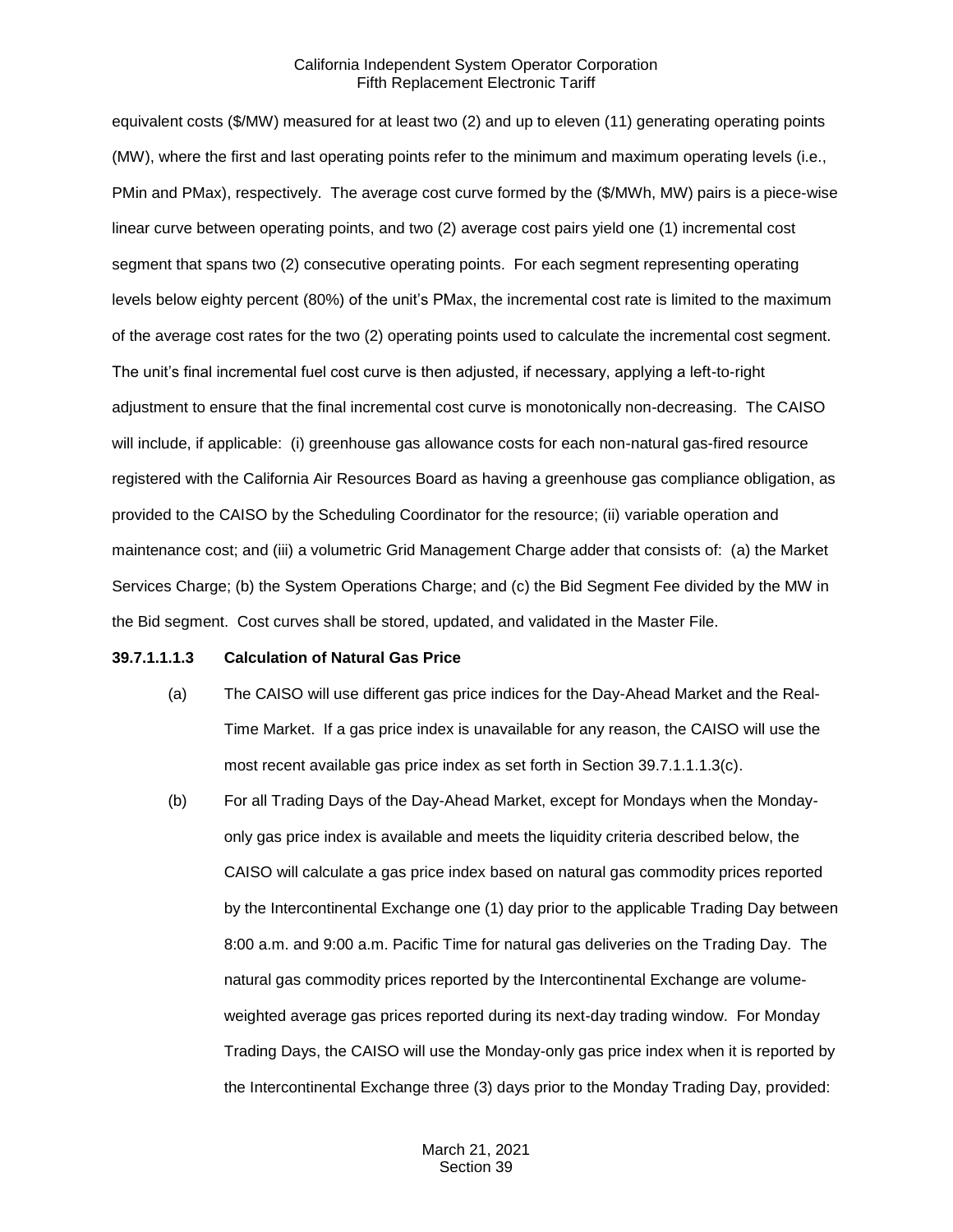- (i) The historical average volume of the Monday-only gas price index at a given location, using no more than ninety (90) days of trading, is at least 25,000 MMBTUs based on the CAISO's test of whether the volume at a given location is above 25,000 MMBTUs at least once every six (6) months; and
- (ii) On any given day the Monday-only gas price index published at the locations that meet the requirement in subsection (b)(i) above represents at least five (5) transitions.
- (c) For all Trading Days of the Real-Time Market, except for Mondays when the Mondayonly gas price index is available and meets the liquidity criteria described below, the CAISO will calculate a gas price index using at least one (1) price from the following publications: Natural Gas Intelligence, SNL Energy/BTU's Daily Gas Wire, or Platt's Gas Daily. The CAISO will update the gas price indices for the Real-Time Market between 7:00 p.m. and 10:00 p.m. Pacific Time using the natural gas prices published one (1) day prior to the applicable Trading Day for natural gas deliveries on the Trading Day, unless gas prices are not published on that day, in which case the CAISO will use the most recently published gas prices that are available. For Monday Trading Days, the CAISO will use the Monday-only gas price index when it is reported by the Intercontinental Exchange three (3) days prior to the Monday Trading Day, provided:
	- (i) The historical average volume of the Monday-only gas price index at a given location, using no more than ninety (90) days of trading, is at least 25,000 MMBTUs based on the CAISO's test of whether the volume at a given location is above 25,000 MMBTUs at least once every six (6) months; and
	- (ii) On any given day the Monday-only index gas price published at the locations that meet the requirement in subsection(c)(i) above represents at least five  $(5)$ transactions.

## **39.7.1.1.1.4 Calculation of Greenhouse Gas Allowance Price**

To calculate the Greenhouse Gas Allowance Price, the CAISO will average two prices from the following vendors: the Intercontinental Exchange and ARGUS. If a greenhouse gas price from a vendor is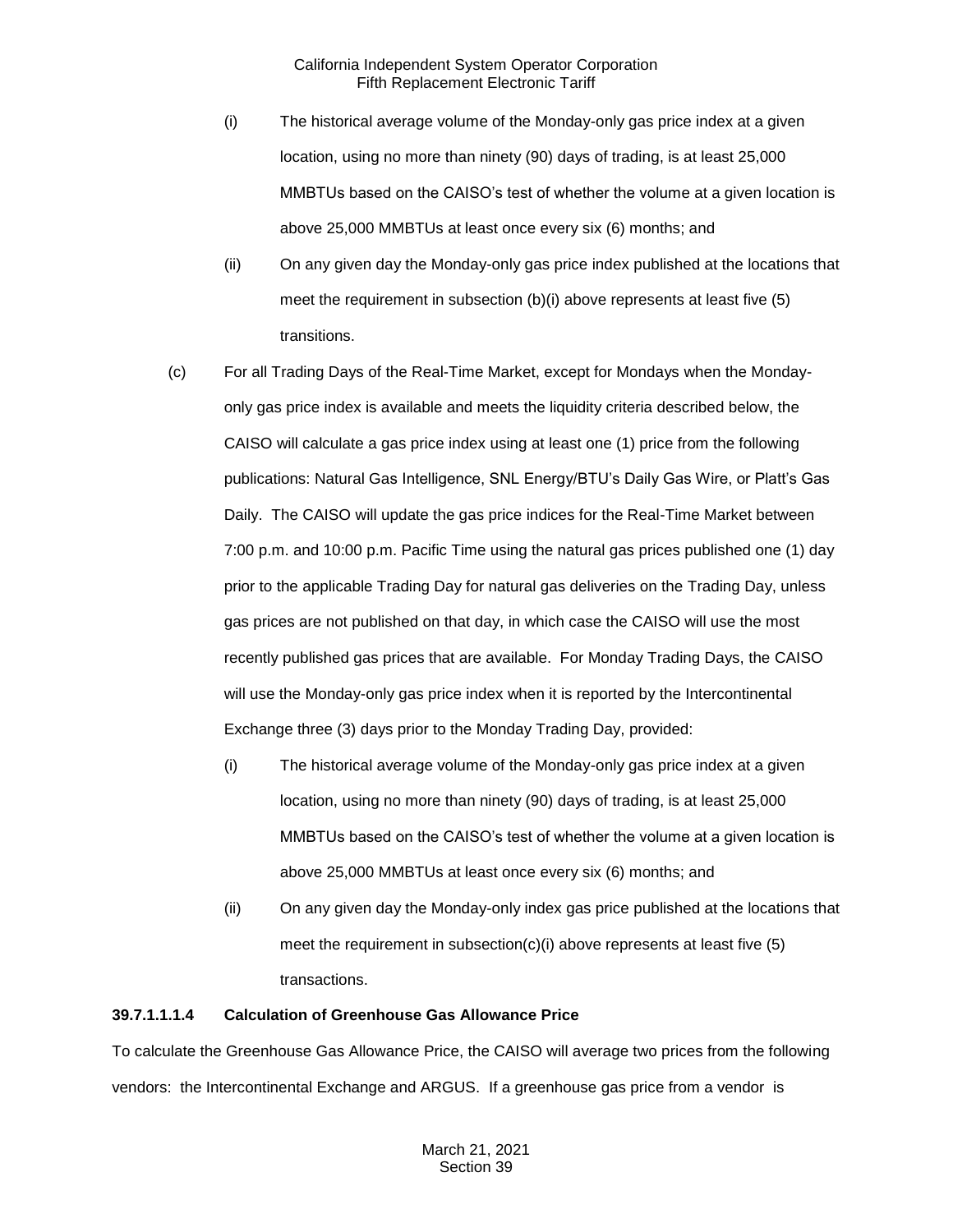unavailable for any reason, the CAISO will use the most recent available greenhouse gas price from that vendor. If for any reason the CAISO cannot calculate a Greenhouse Gas Allowance Price, it will use the most recently calculated value. The CAISO will update the Greenhouse Gas Allowance Price by approximately 22:00 Pacific Time each day (T). The daily Greenhouse Gas Allowance Price will be used in the next day's Real-Time Market (T+1) and in the Day-Ahead Market for the following Trading Day (T+2). The CAISO will calculate each Greenhouse Gas Allowance Price during a year using prices for greenhouse gas allowances from that same year.

#### **39.7.1.1.2 Variable Operation and Maintenance Cost Under the Variable Cost Option**

The default value for the variable operation and maintenance cost portion will vary by fuel source or technology as follows: (1) solar \$0.00/MWh; (2) nuclear \$1.00/MWh; (3) coal \$2.00/MWh; (4) wind \$2.00/MWh; (5) hydro \$2.50/MWh; (6) natural gas-fired combined cycle and steam units \$2.80/MWh; (7) geothermal \$3.00 WMh; (8) landfill gas \$4.00/MWh; (9) combustion turbines and reciprocating engines \$4.80/MWh; and (10) biomass \$5.00/MWh. Resource-specific values may be negotiated with the CAISO charged with calculating the Default Energy Bid. Default operation and maintenance values as well as any negotiated values will also be used to calculate Default Minimum Load Bids pursuant to Section 30.4.

#### **39.7.1.1.3 Variable Energy Opportunity Costs Under the Variable Cost Option**

The CAISO will determine eligibility for Variable Energy Opportunity Costs for Use-Limited Resources pursuant to Section 30.4.6.

#### **39.7.1.2 LMP Option**

The CAISO will calculate the LMP Option for the Default Energy Bid as a weighted average of the lowest quartile of LMPs at the Generating Unit PNode in periods when the unit was Dispatched during the preceding ninety (90) day period for which LMPs that have passed the price validation and correction process set forth in Section 35 are available. The weighted average will be calculated based on the quantities Dispatched within each segment of the Default Energy Bid curve. Each Bid segment created under the LMP Option for Default Energy Bids will be subject to a feasibility test, as set forth in a Business Practice Manual, to determine whether there are a sufficient number of data points to allow for the calculation of an LMP based Default Energy Bid. The feasibility test is designed to avoid excessive volatility of the Default Energy Bid under the LMP Option that could result when calculated based on a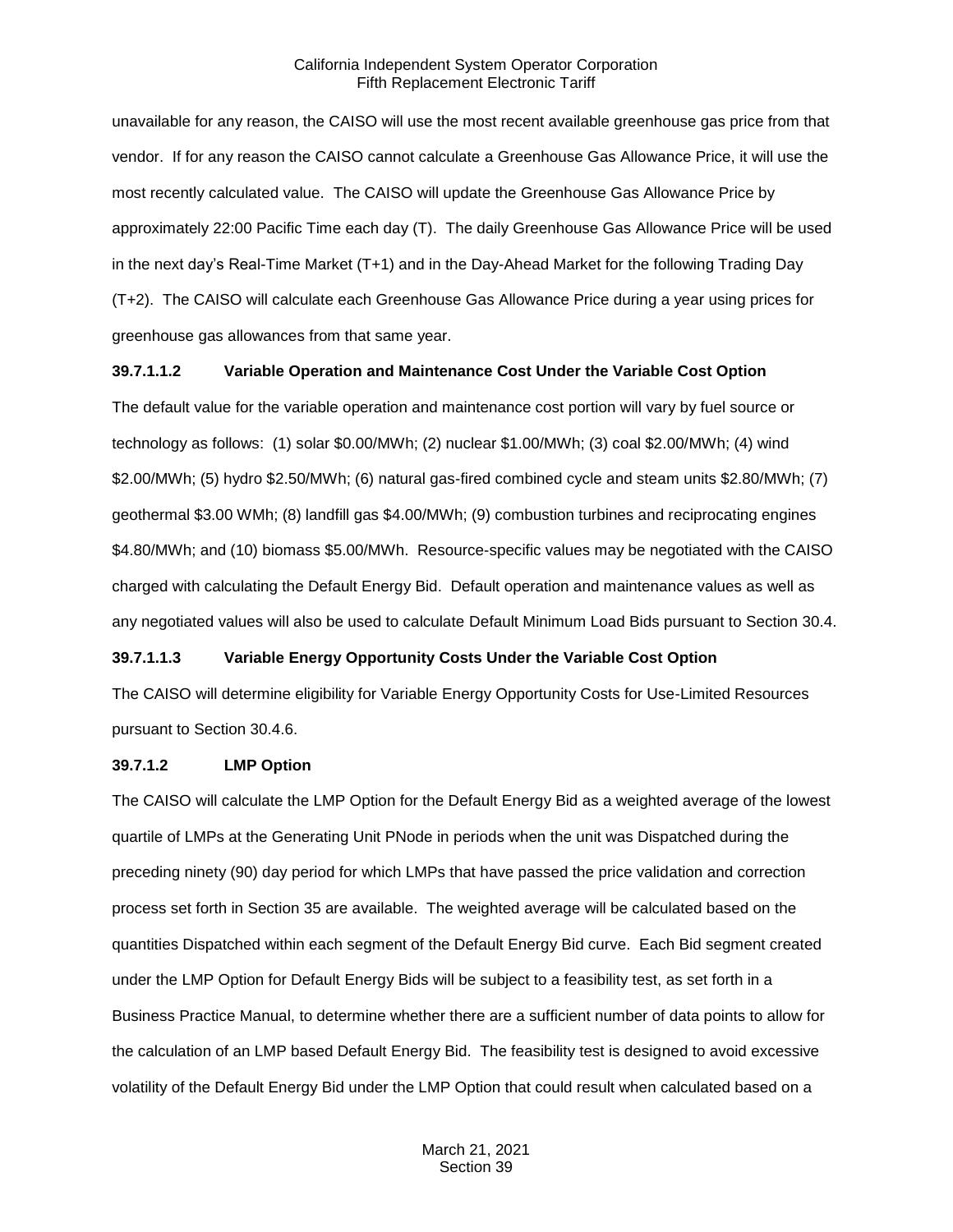relatively small number of prices.

#### **39.7.1.3 Negotiated Rate Option**

#### **39.7.1.3.1 Submission Process**

Scheduling Coordinators that elect the Negotiated Rate Option for the Default Energy Bid shall submit a proposed Default Energy Bid along with supporting information and documentation as described in a BPM. Within ten (10) Business Days of receipt, the CAISO will provide a written response. If the CAISO accepts the proposed Default Energy Bid, it will generally become effective within eleven (11) Business Days from the date of acceptance by the CAISO and remain in effect until: (1) the Default Energy Bid is modified by FERC; (2) the Default Energy Bid is modified by mutual agreement of the CAISO and the Scheduling Coordinator; or (3) the Default Energy Bid expires, is terminated or is modified pursuant to any agreed upon term or condition or pertinent FERC order.

If the CAISO does not accept the proposed Default Energy Bid, the CAISO and the Scheduling Coordinator shall enter a period of good faith negotiations that terminates sixty (60) days following the date of submission of a proposed Default Energy Bid by a Scheduling Coordinator. If at any time during this period, the CAISO and the Scheduling Coordinator agree upon the Default Energy Bid, it will generally become effective within eleven (11) Business Days of the date of agreement and remain in effect until: (1) the Default Energy Bid is modified by FERC; (2) the Default Energy Bid is modified by mutual agreement of the CAISO and the Scheduling Coordinator; or (3) the Default Energy Bid expires, is terminated or is modified pursuant to any agreed upon term or condition or pertinent FERC order. If by the end of the sixty (60)-day period the CAISO and the Scheduling Coordinator fail to agree on the Default Energy Bid to be used under the Negotiated Rate Option, the Scheduling Coordinator has the right to file a proposed Default Energy Bid with FERC pursuant to Section 205 of the Federal Power Act. During the sixty (60)-day period following the submission of a proposed negotiated Default Energy Bid by a Scheduling Coordinator, and pending FERC's acceptance in cases where the CAISO fails to agree on the Default Energy Bid for use under the Negotiated Rate Option and the Scheduling Coordinator filed a proposed Default Energy Bid with FERC pursuant to Section 205 of the Federal Power Act, the Scheduling Coordinator has the option of electing to use any of the other options available pursuant to Section 39.7. If the Scheduling Coordinator does not elect to use any of the other options available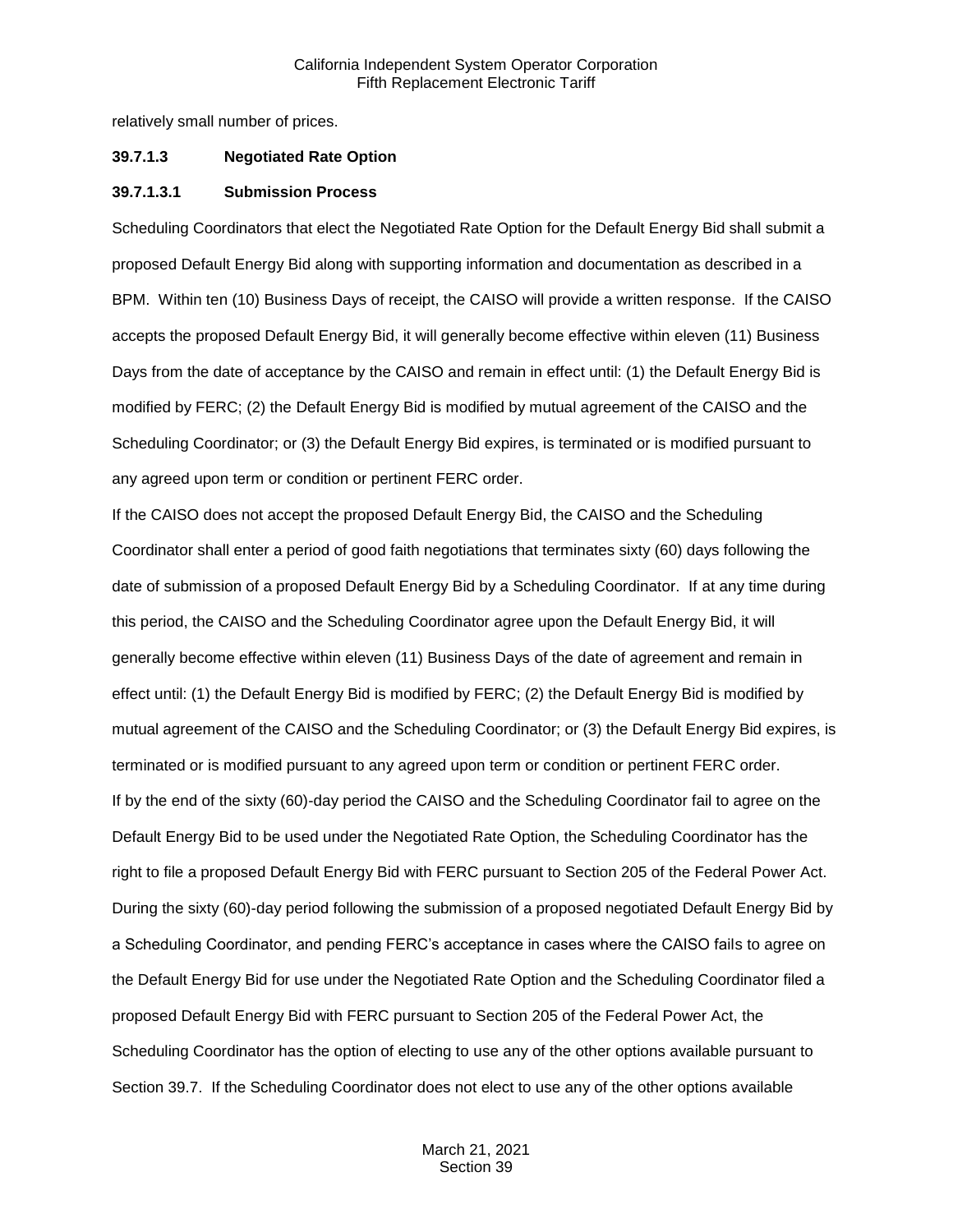pursuant to Section 39.7, or if sufficient data do not exist to calculate a Default Energy Bid using any of these options, the CAISO may establish a temporary Default Energy Bid as specified in Section 39.7.1.5. Any negotiated Default Energy Bid for a resource that includes an opportunity cost component as of April 1, 2019, will remain in effect, subject to the CAISO's renegotiation rights pursuant to Section 39.7.1.3.2.1, unless the Scheduling Coordinator pursues an Opportunity Cost pursuant to Section 30.4.6.1.2. If a Scheduling Coordinator pursues an Opportunity Cost pursuant to Section 30.4.6.1.2, the Scheduling Coordinator must either elect the Variable Cost Default Energy Bid or the CAISO will renegotiate the negotiated Default Energy Bid to, at a minimum, utilize the Variable Energy Opportunity Cost as a component of the negotiated Default Energy Bid in place of any previously negotiated Opportunity Cost value.

#### **39.7.1.3.2 Negotiated Values and Informational Filings**

#### **39.7.1.3.2.1 Renegotiation of Values**

The CAISO may require the renegotiation of any components including adders or interim adders for major maintenance expenses determined pursuant to Sections 30.4.5.1, 30.4.5.2, and 30.4.5.4, any Opportunity Costs negotiated pursuant to Section 30.4.6.3, any Default Energy Bids negotiated pursuant to this Section 39.7.1.3, any temporary Default Energy Bids established pursuant to Section 39.7.1.5, or any custom operation and maintenance adders negotiated pursuant to Section 39.7.1.1.2, that have become outdated, are possibly erroneous, or for which the Scheduling Coordinator has changed. In the renegotiation process, the CAISO may review and propose modifications to such values, and may require the Scheduling Coordinator to provide updated information to support continuation of such values.

#### **39.7.1.3.2.2 Informational Filings with FERC**

The CAISO shall make an informational filing with FERC of any adders or interim adders for major maintenance expenses determined pursuant to Sections 30.4.5.1, 30.4.5.2, and 30.4.5.4, any Opportunity Costs calculated pursuant to Section 30.4.6.2 or negotiated pursuant to Section 30.4.6.3, any Default Energy Bids negotiated pursuant to this Section 39.7.1.3, any temporary Default Energy Bids established pursuant to Section 39.7.1.5, or any custom operations and maintenance adders negotiated pursuant to Section 39.7.1.1.2, no later than seven (7) days after the end of the month in which the Default Energy or operations and maintenance values were established.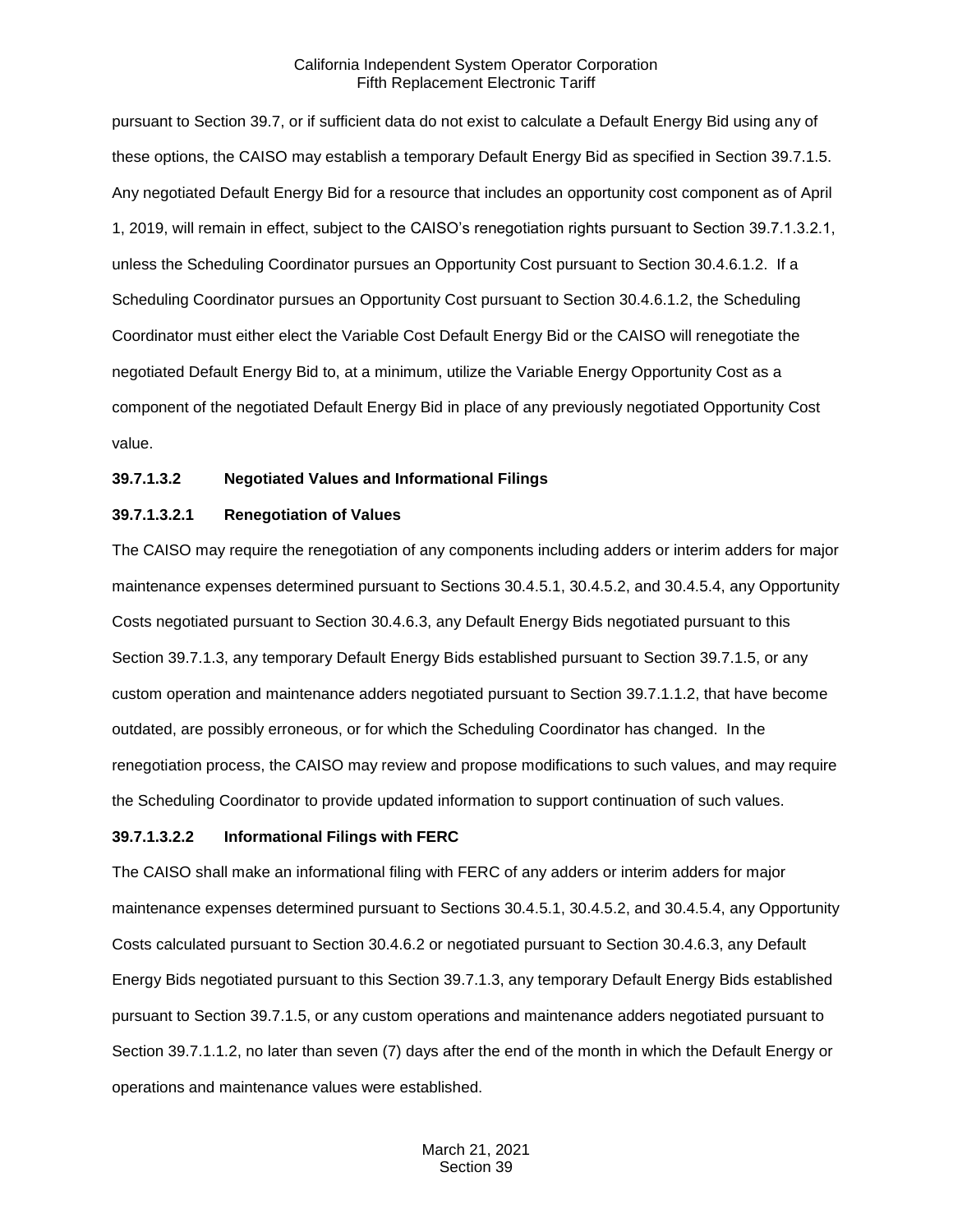## **39.7.1.4 Frequently Mitigated Unit Option**

A Frequently Mitigated Unit that is eligible for a Bid Adder may select a fourth Default Energy Bid option, which is equal to the Variable Cost Option plus the Bid Adder as described in Section 39.7.

## **39.7.1.5 Temporary Default Energy Bid**

If the Scheduling Coordinator does not elect to use any of the other options available pursuant to Section 39.7.1, or if sufficient data do not exist to calculate a Default Energy Bid using any of the available options, the CAISO will first seek to obtain from the Scheduling Coordinator any additional data required for calculating the Default Energy Bid options available pursuant to 39.7.1. If the provision of additional data by a Scheduling Coordinator results in additional or modified Default Energy Bid options pursuant to 39.7.1, the Scheduling Coordinator will have another opportunity to elect one of these options as its temporary Default Energy Bid. If the Scheduling Coordinator does not elect to use any of the options available pursuant to Section 39.7.1, or if sufficient data still do not exist to calculate a Default Energy Bid using any of the available options, the CAISO may establish a temporary Default Energy Bid based on one or more of the following: (1) operating cost data, opportunity cost, and other appropriate input from the Market Participant; (2) the CAISO's estimated operating costs of the Electric Facility, taking the best information available to the CAISO; (3) an appropriate average of competitive Bids of one or more similar Electric Facilities; or (4) any of the other options for determining a Default Energy Bid for which data are available.

## **39.7.1.6 Default Energy Bids for RMR Resources**

The Scheduling Coordinator for the RMR Resource must rank order its preferences between the Variable Cost Option and the Negotiated Rate Option, which shall be the default rank order if no rank order is specified by the Scheduling Coordinator. These preferences will be used to determine the Default Energy Bids for the capacity for each RMR Resource. RMR Units are not eligible to receive the ten percent adder under the Variable Cost Option pursuant to Section 39.7.1.1 or the Bid Adder pursuant to Section 39.8.

## **39.7.1.7 Hydro Default Energy Bid**

Scheduling Coordinators may request a Hydro Default Energy Bid for a hydroelectric resource with storage capability located in the CAISO Balancing Authority Area or any EIM Entity Balancing Authority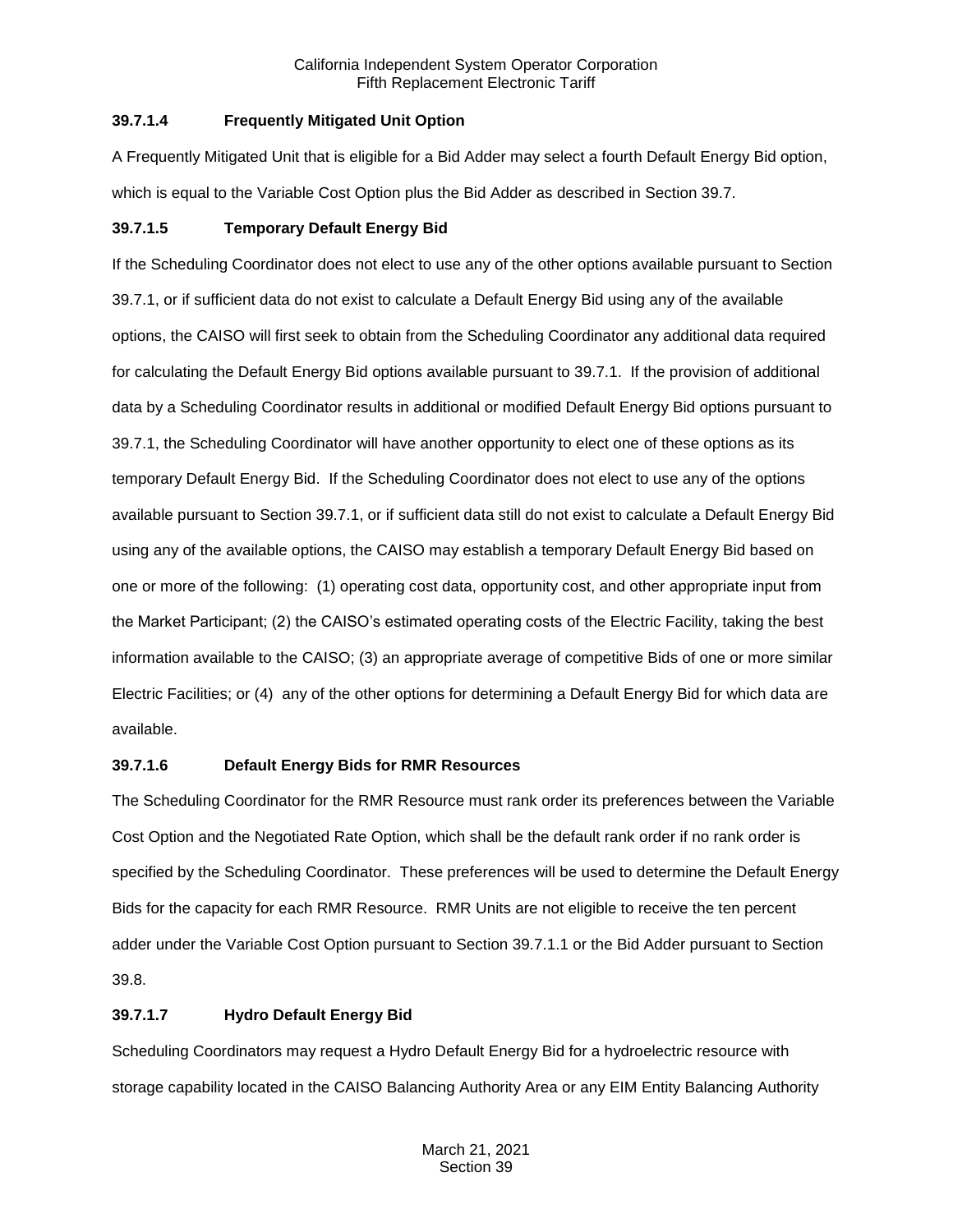Area.

# **39.7.1.7.1 Computation**

For each Trading Day, the CAISO will calculate the Hydro Default Energy Bid as the maximum of the (a)

gas floor, (b) short-term component, and (c) long-term/geographic component, which are all calculated as specified below.

# **39.7.1.7.1.1 Gas Floor**

The CAISO will calculate the gas floor as the most recent average heat rate for a typical gas turbine generator obtained from the Energy Information Administration, multiplied by the gas price for the fuel region applicable to the location of the hydroelectric resource, multiplied by 1.1.

# **39.7.1.7.1.2 Short-Term Component**

The CAISO will calculate the short-term component as 1.4 multiplied by the maximum of:

- (a) the day-ahead peak price at the applicable electric pricing hub;
- (b) the on-peak balance of the month on peak futures price for the current month at the applicable electric pricing hub; and
- (c) the on-peak monthly index on peak futures price at the applicable electric pricing hub for one (1) month after the current month.

# **39.7.1.7.1.3 Long-Term/Geographic Component**

A Scheduling Coordinator may request that the long-term/geographic component be calculated based on multiple electric pricing hubs in addition to the default electric pricing hub consistent with Section 39.7.1.7.2.1. The CAISO will calculate the long-term/geographic component as 1.1 multiplied by the maximum of:

- (a) the day-ahead on-peak price at the applicable electric pricing hub(s);
- (b) the on-peak balance of the month futures prices for the current month at the applicable electric pricing hub(s); and
- (c) the on-peak monthly index futures price at the applicable electric pricing hub(s) for all future months up to the maximum storage horizon after the current month.

## **39.7.1.7.2 Requirements**

As part of its request for a Hydro Default Energy Bid, the Scheduling Coordinator must submit to the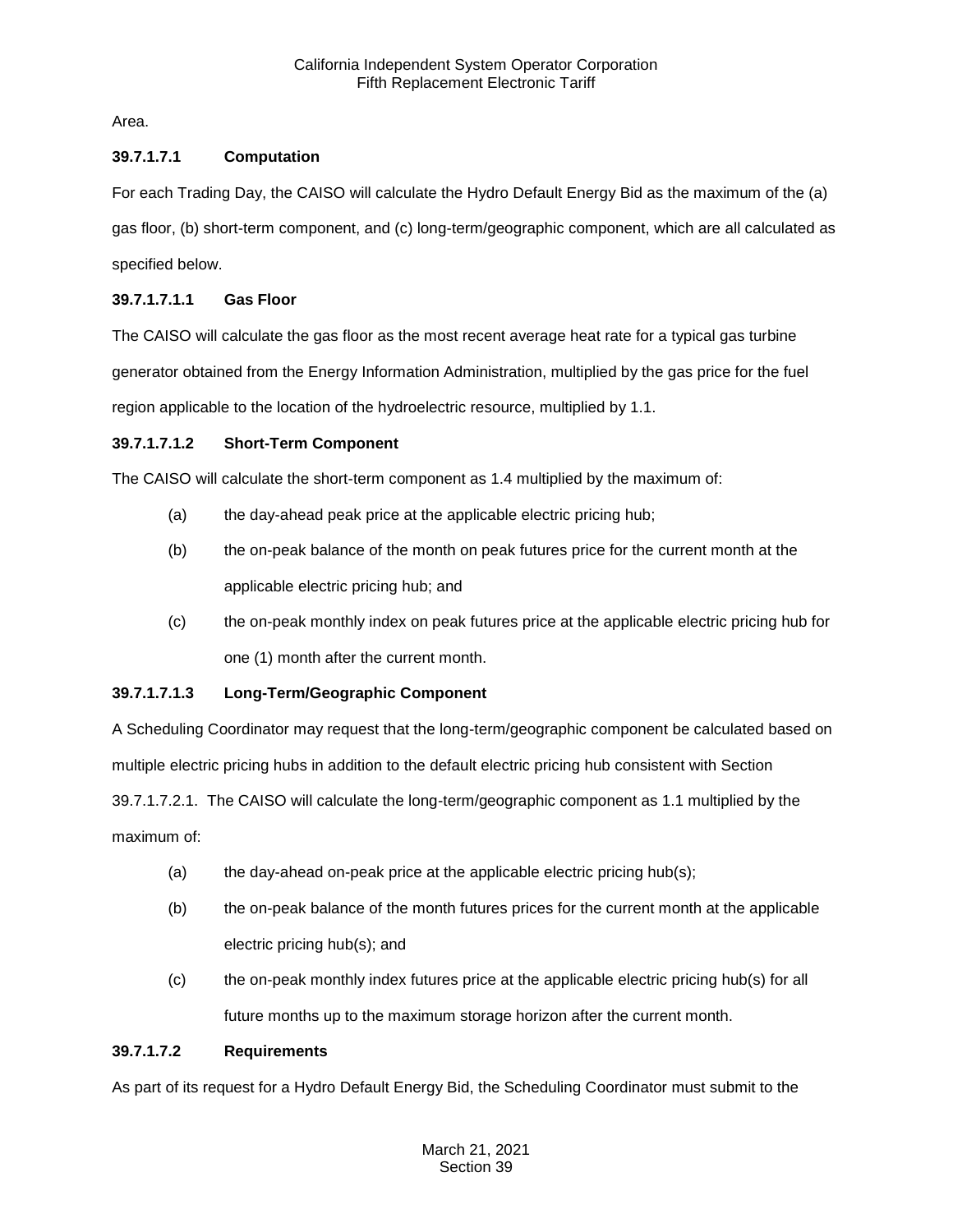CAISO:

- (a) Annually, for each month of the upcoming year and for each electric pricing hub requested that is not the default electric pricing hub, the Scheduling Coordinator must (1) demonstrate that it holds firm transmission rights to enable delivery from the hydroelectric resource's default market region to the requested electric pricing hub or to a delivery point that is similarly priced location; or (2) provide documentation that supports a historical practice of acquiring monthly firm transmission rights to the requested electric pricing hub(s) or similarly priced location. Scheduling Coordinators may demonstrate transmission rights to multiple locations and, based on the CAISO's evaluation of such information, the CAISO may include multiple electric pricing hubs, in addition to the default electric pricing hubs, in the long-term/geographic component of the Hydro Default Energy Bid for the affected resources. The Scheduling Coordinator will attest through its submission that it reasonably expects it will be able to use the demonstrated transmission rights to deliver incremental sales from the hydroelectric resource because the rights are not fully committed and that there is an actual opportunity to use these rights. If the CAISO includes multiple electric pricing hubs in the long-term/geographic component, the Hydro Default Energy Bid calculation will use the maximum of the electric price indices published for each electric pricing hub as determined for each Trading Day. On Trading Days for which there are no relevant published electric price indices at an electric pricing hub, the CAISO will use the most recently published index for the applicable electric pricing hub.
- (b) For resources that Scheduling Coordinators demonstrate a quantity of firm transmission rights to a requested electric pricing hub or similarly priced location that is less than the hydro resource's capacity, the CAISO will include the requested electric pricing hub up to the quantity demonstrated transmission rights, and apply a proportional weighting of the resource's transmission rights to calculate a weighted average of those bilateral electric pricing hub prices when calculating the value of the long-term/geographic component of the Hydro Default Energy Bid.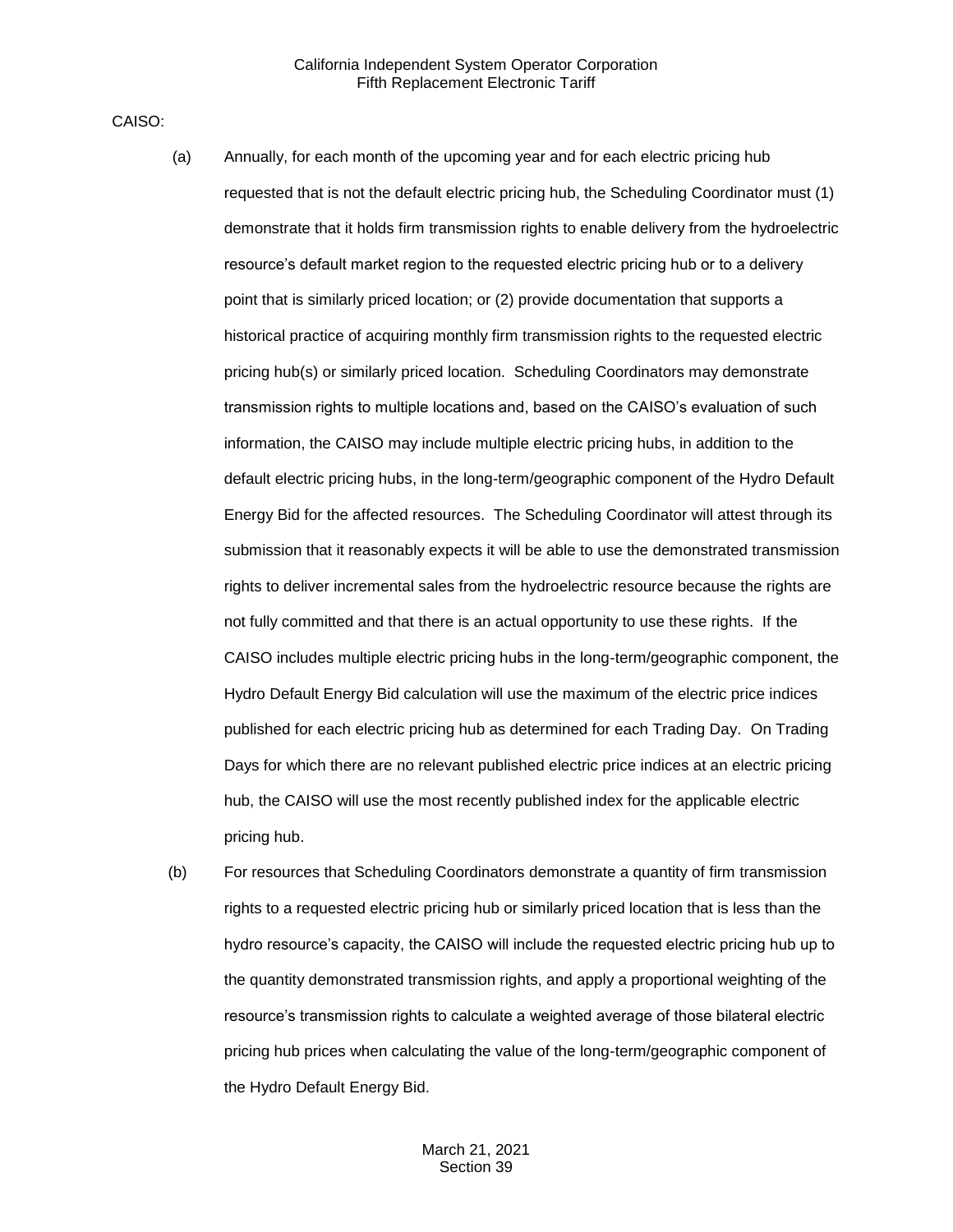- (c) In the absence of supporting transmission rights information when calculating the Hydro Default Energy Bid, the CAISO will revert to the default bilateral electric pricing hub specified in Section 39.7.1.7.3.
- (d) If during the term of the annual period the Scheduling Coordinator no longer has the firm annual transmission rights previously demonstrated, or can no longer continue a historical practice of acquiring monthly firm transmission rights, the Scheduling Coordinator must inform the CAISO within five (5) Business Days of no longer holding such firm transmission rights.
- (e) The CAISO may audit the Scheduling Coordinator and request additional information in support of the Scheduling Coordinator's assertions.
- (f) If the CAISO determines the Scheduling Coordinator has submitted inaccurate information, the CAISO may revert the resource to the default electric pricing hubs as specified in Section 39.7.1.7.3.

## **39.7.1.7.2.2 Maximum Storage Horizon**

The maximum hydroelectric resource storage horizon submitted by the Scheduling Coordinator must:

- (a) Reflect the typical storage duration of a hydroelectric resource's reservoir, defined as the length of time between which the reservoir cycles from a maximum elevation to a new maximum elevation during a hydro cycle. The Scheduling Coordinator shall compute the reservoir's cycling time based on multiple years of reservoir elevation data.
- (b) Be supported by (1) a written attestation by a representative who has the authority to bind the company stating that the value submitted to the CAISO as the maximum storage horizon is consistent with the requirements specified in Section 39.7.1.7.2.2 (a); or (2) corroborating information submitted to the CAISO, which may include several years of historic reservoir levels for the specific hydroelectric resource and regulatory filings related to the operations of the hydroelectric resource.

## **39.7.1.7.3 Default Electric Pricing Hubs**

The default electric pricing hubs will be as specified in the Business Practice Manuals, which will also include a process for modifying or adding electric pricing hubs to the list of default electric pricing hubs.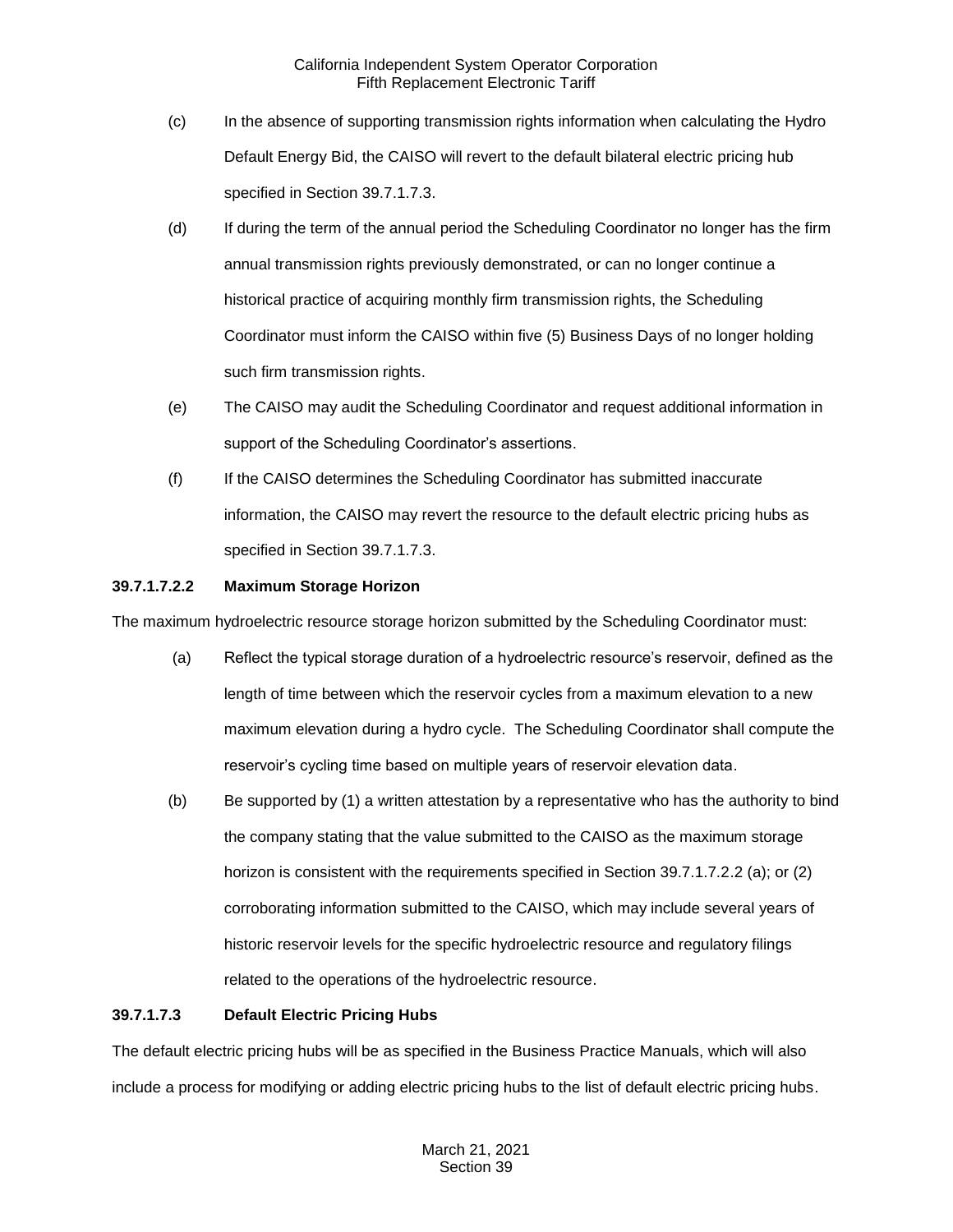## <span id="page-19-0"></span>**39.7.2 Competitive Path Designation**

#### **39.7.2.1 Timing of Assessments**

For the DAM and RTM, the CAISO will make assessments and designations of whether Transmission Constraints are competitive or non-competitive as part of the MPM runs associated with the DAM and RTM, respectively. Only binding Transmission Constraints determined by the MPM process will be assessed in the applicable market.

## **39.7.2.2 Criteria**

- (A) Notwithstanding the provisions in Section 39.7.2.2(B), when the CAISO enforces the natural gas constraint pursuant to Section 27.11, the CAISO may deem selected internal constraints to be non-competitive for specific days or hours based on its determination that actual electric supply conditions may be non-competitive due to anticipated electric supply conditions in the Southern California Gas Company and San Diego Gas & Electric Company gas regions.
- (B) Subject to Section 39.7.3, for the DAM and RTM, a Transmission Constraint will be noncompetitive only if the Transmission Constraint fails the dynamic competitive path assessment pursuant to this Section 39.7.2.2.
	- (a) Transmission Constraints for the DAM As part of the MPM process associated with the DAM, the CAISO will designate a Transmission Constraint for the DAM as noncompetitive when the fringe supply of counter-flow to the Transmission Constraint from all portfolios of suppliers that are not identified as potentially pivotal is less than the demand for counter-flow to the Transmission Constraint. For purposes of determining whether to designate a Transmission Constraint as non-competitive pursuant to this Section 39.7.2.2(a):
		- (i) Counter-flow to the Transmission Constraint means the delivery of Power from a resource to the system load distributed reference bus. If counter-flow to the Transmission Constraint is in the direction opposite to the market flow of Power to the Transmission Constraint, the counter-flow to the Transmission Constraint is calculated as the shift factor multiplied by the resource's scheduled Power. Otherwise, counter-flow to the Transmission Constraint is zero.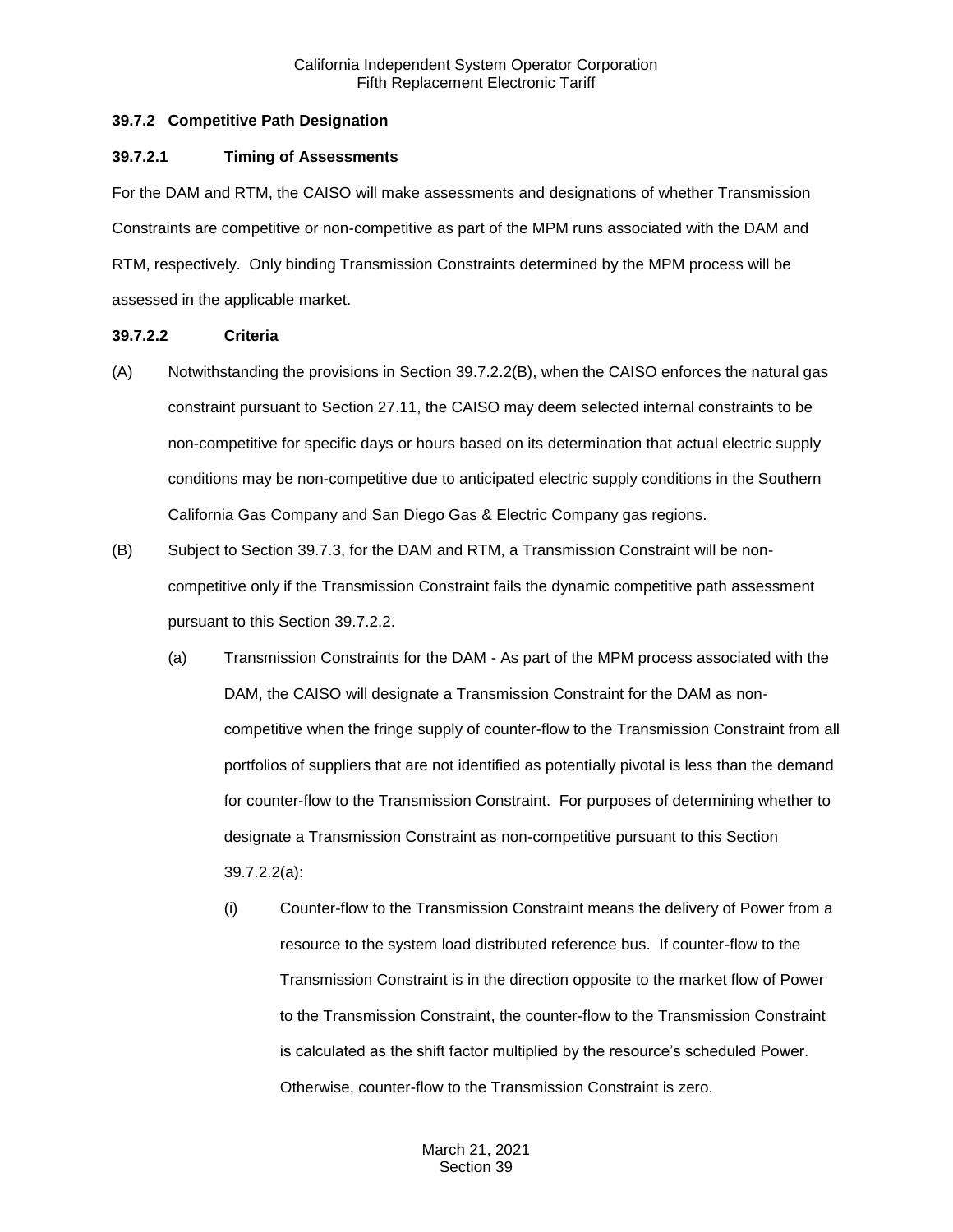- (ii) Fringe supply of counter-flow to the Transmission Constraint means all available capacity from internal resources not controlled by the identified potentially pivotal suppliers and all internal Virtual Supply Awards not controlled by the identified potentially pivotal suppliers that provide counter-flow to the Transmission Constraint. Available capacity reflects the highest capacity of a resource's Energy Bid adjusted for Self-Provided Ancillary Services and derates.
- (iii) Demand for counter-flow to the Transmission Constraint means all internal dispatched Supply and Virtual Supply Awards that provide counter-flow to the Transmission Constraint.
- (iv) Potentially pivotal suppliers mean the three (3) portfolios of net sellers that control the largest quantity of counter-flow supply to the Transmission Constraint.
- (v) Portfolio means the effective available internal generation capacity under the control of the Scheduling Coordinator and/or Affiliate determined pursuant to Section 4.5.1.1.12 and all effective internal Virtual Supply Awards of the Scheduling Coordinator and/or Affiliate. Effectiveness in supplying counter-flow is determined by scaling generation capacity and/or Virtual Supply Awards by the shift factor from that location to the Transmission Constraint being tested.
- (vi) A portfolio of a net seller means any portfolio that is not a portfolio of a net buyer. A portfolio of a net buyer means a portfolio for which the average daily net value of Measured Demand minus Supply over a twelve (12) month period is positive. The average daily net value is determined for each portfolio by subtracting, for each Trading Day, Supply from Measured Demand and then averaging the daily value for all Trading Days over the twelve (12) month period. The CAISO will calculate whether portfolios are portfolios of net buyers in the third month of each calendar quarter and the calculations will go into effect at the start of the next calendar quarter. The twelve (12) month period used in this calculation will be the most recent twelve (12) month period for which data is available. The specific mathematical formula used to perform this calculation will be set forth in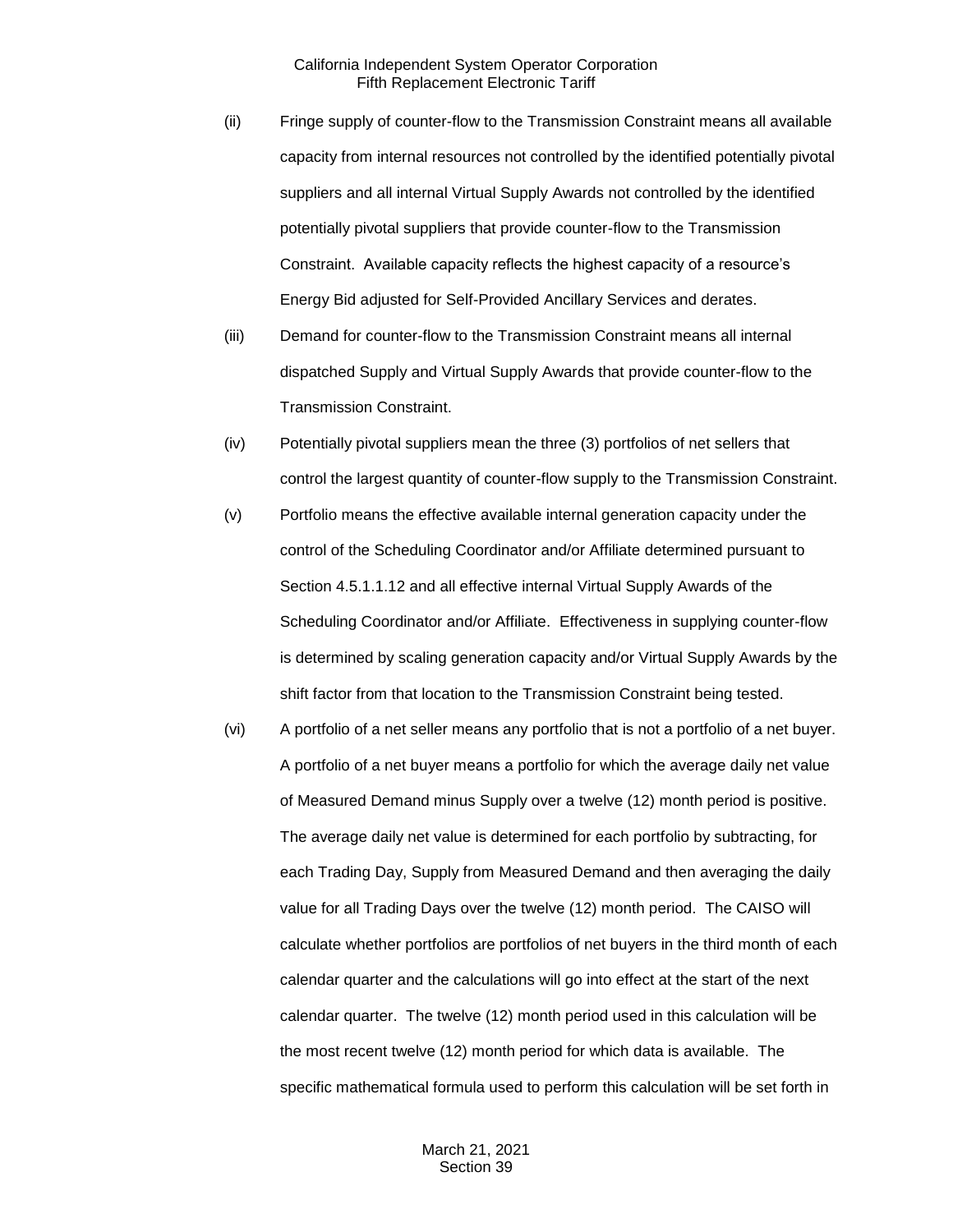a Business Practice Manual. Market Participants without physical resources will be deemed to be net sellers for purposes of this Section 39.7.2.2(a)(vi).

- (vii) In determining which Scheduling Coordinators and/or Affiliates control the resources in the three (3) identified portfolios, the CAISO will include resources and Virtual Supply Awards directly associated with all Scheduling Coordinator ID Codes associated with the Scheduling Coordinators and/or Affiliates, as well as all resources that the Scheduling Coordinators and/or Affiliates control pursuant to Resource Control Agreements registered with the CAISO as set forth Section 4.5.1.1.13. Resources identified pursuant to Resource Control Agreements will only be assigned to the portfolio of the Scheduling Coordinator that has control of the resource or whose Affiliate has control of the resource pursuant to the Resource Control Agreements.
- (b) Transmission Constraints for the RTM As part of the MPM processes associated with the RTM, the CAISO will designate a Transmission Constraint for the RTM as noncompetitive when the sum of the supply of counter-flow from all portfolios of potentially pivotal suppliers to the Transmission Constraint and the fringe supply of counter-flow to the Transmission Constraint from all portfolios of suppliers that are not identified as potentially pivotal is less than the demand for counter-flow to the Transmission Constraint. For purposes of determining whether to designate a Transmission Constraint as non-competitive pursuant to this Section 39.7.2.2(b):
	- (i) Counter-flow to the Transmission Constraint has the meaning set forth in Section 39.7.2.2(a)(i).
	- (ii) Supply of counter-flow from all portfolios of potentially pivotal suppliers to the Transmission Constraint means the minimum available capacity from internal resources controlled by the identified potentially pivotal suppliers that provide counter-flow to the Transmission Constraint. The minimum available capacity for the current market interval will reflect the greatest amount of capacity that can be physically withheld. The minimum available capacity is the lowest output level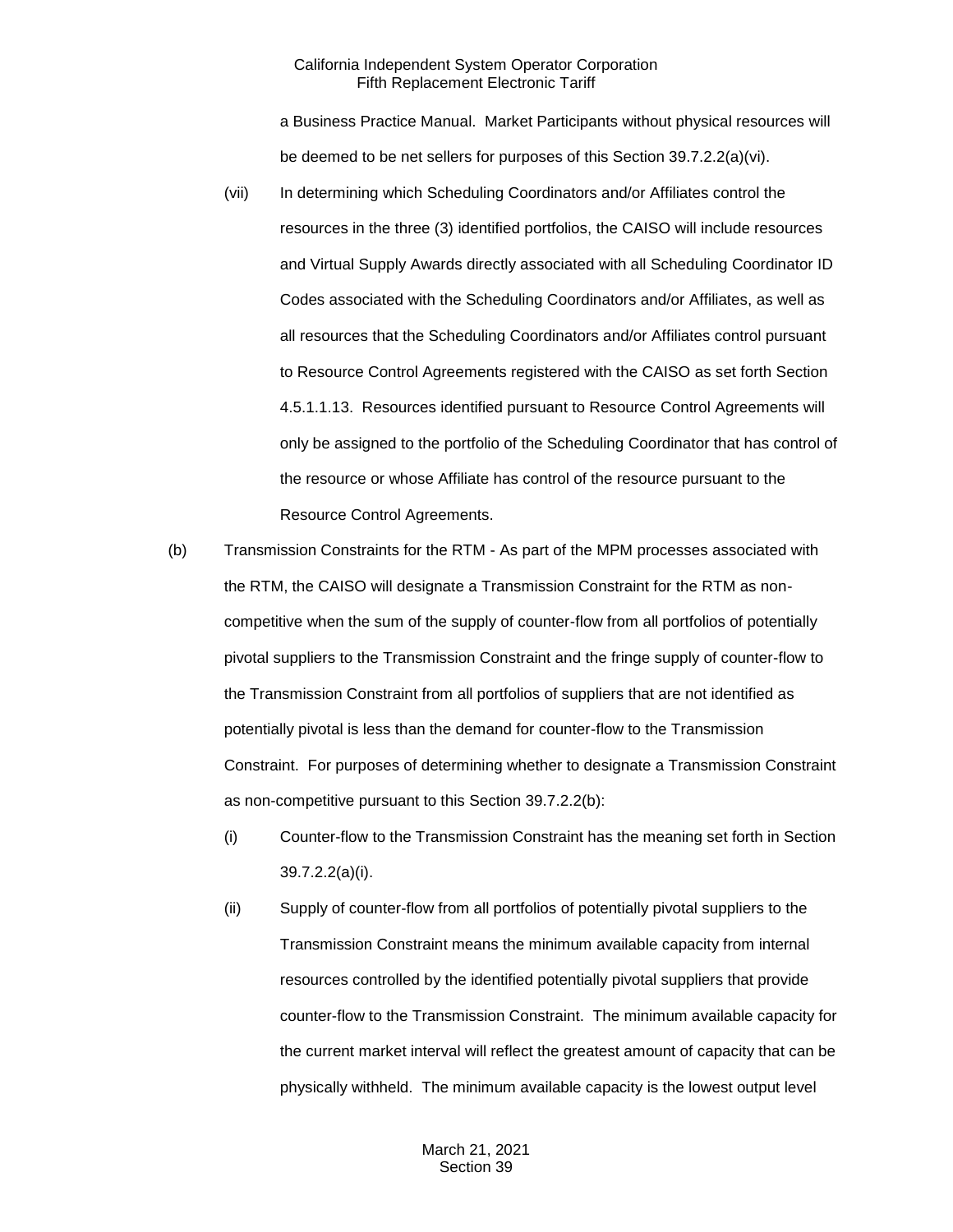the resource could achieve in the current market interval given its dispatch in the last market interval and limiting factors including Minimum Load, Ramp Rate, Self-Provided Ancillary Services, Ancillary Service Awards (in the Real-Time Market only), and derates.

- (iii) Potentially pivotal suppliers mean the three (3) portfolios of net sellers that control the largest quantity of counter-flow supply to the Transmission Constraint that can be withheld. Counter-flow supply to the Transmission Constraint that can be withheld reflects the difference between the highest capacity and the lowest capacity of a resource's Energy Bid (not taking into account the Ramp Rate of the resource), measured from the Dispatch Operating Point for the resource in the immediately preceding fifteen (15) minute FMM interval or the preceding five (5) minute RTD interval, as applicable (taking into account the Ramp Rate of the resource), adjusted for Self-Provided Ancillary Services and derates in determining whether to designate a Transmission Constraint as noncompetitive for the RTM, or adjusted for Ancillary Service Awards and derates in determining whether to designate a Transmission Constraint as non-competitive for the RTM. In determining whether to designate a Transmission Constraint as non-competitive for the RTM, counter-flow supply to the Transmission Constraint that can be withheld also reflects the PMin of each Short Start Unit with a Start-Up Time of sixty (60) minutes or less that was off-line in the immediately preceding fifteen (15) minute interval of the FMM. In determining whether to designate a Transmission Constraint as non-competitive for the FMM, counterflow supply to the Transmission Constraint that can be withheld also reflects the PMin of each Short Start Unit with a Start-Up Time of fifteen (15) minutes or less that was off-line in the immediately preceding fifteen (15) minute interval.
- (iv) Portfolio means the effective available internal generation capacity under the control of the Scheduling Coordinator and/or Affiliate determined pursuant to Sections 4.5.1.1.12 and 39.7.2.2(a)(vii). Effectiveness in supplying counter-flow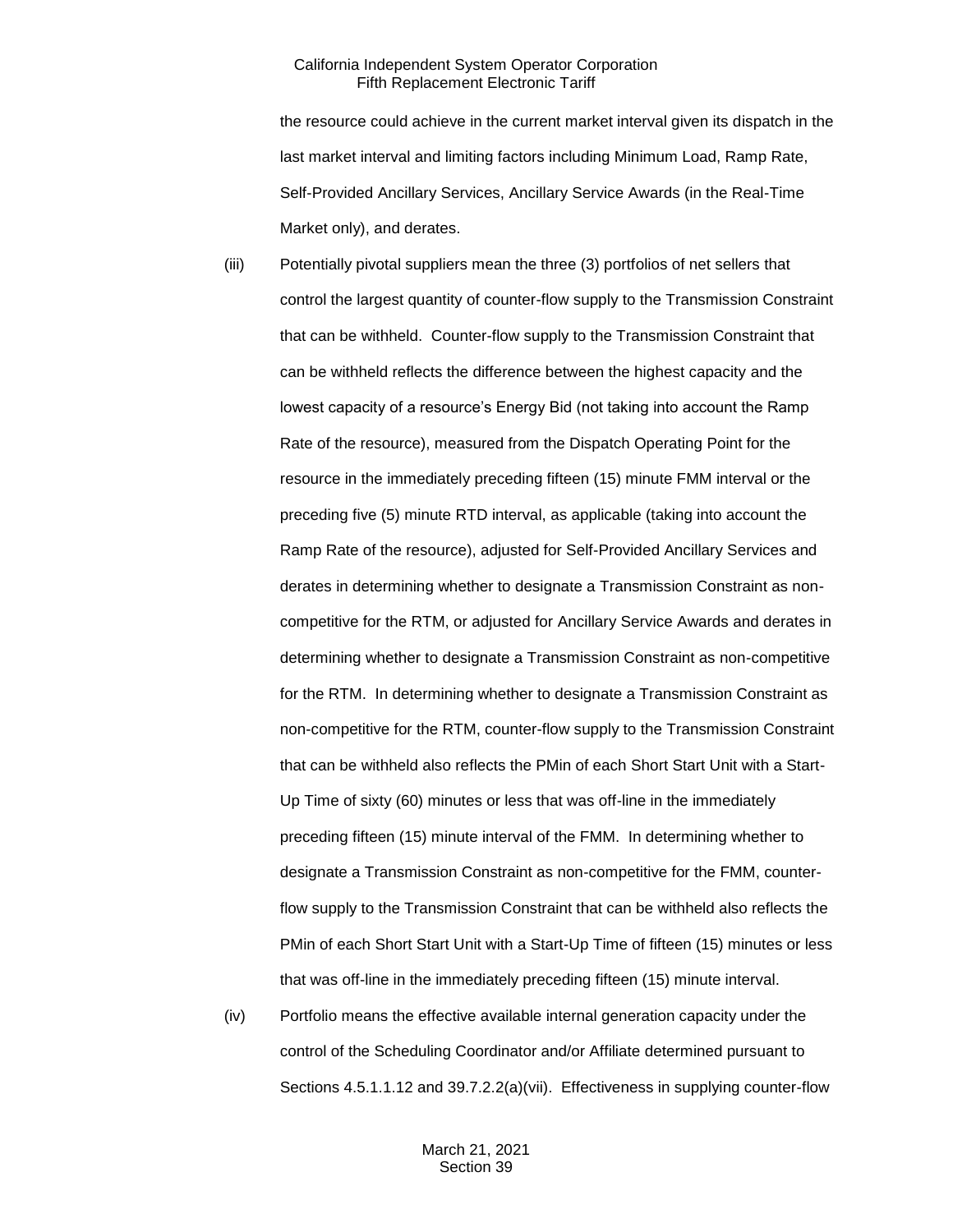is determined by scaling generation capacity by the shift factor from that location to the Transmission Constraint being tested.

- (v) A portfolio of a net seller has the meaning set forth in Section  $39.7.2.2(a)(vi)$ .
- (vi) Fringe supply of counter-flow to the Transmission Constraint means all available capacity from internal resources not controlled by the identified potentially pivotal suppliers that provide counter-flow to the Transmission Constraint. Available capacity reflects the highest capacity of a resource's Energy Bid (not taking into account the Ramp Rate of the resource), measured from the Dispatch Operating Point for the resource in the immediately preceding fifteen (15) minute interval of the FMM or five (5) minute interval of the RTD, as applicable (taking into account the Ramp Rate of the resource), adjusted for Self-Provided Ancillary Services and derates in determining whether to designate a Transmission Constraint as non-competitive for the RTM, or adjusted for Ancillary Service Awards and derates in determining whether to designate a Transmission Constraint as noncompetitive for the RTM.
- (vii) Demand for counter-flow to the Transmission Constraint means all internal dispatched Supply that provides counter-flow to the Transmission Constraint.

#### <span id="page-23-0"></span>**39.7.3 Default Competitive Path Designations**

The CAISO will maintain default competitive path designation sets for the Day-Ahead Market and for the Real-Time Market, which the CAISO will use in order to determine the competitiveness or noncompetitiveness of Transmission Constraints under two circumstances: (1) in the event of a failure of the CAISO Markets software to perform an assessment of whether Transmission Constraints are competitive or non-competitive pursuant to Section 39.7.2; and (2) in order to determine whether Exceptional Dispatches are related to a non-competitive Transmission Constraint for purposes of mitigation of Exceptional Dispatches of resources under Section 39.10(1). Default competitive path designations will be determined pursuant to the methodology set forth in this Section 39.7.3 and will be updated no less frequently than once every seven (7) days. Until the CAISO has developed sufficient information to develop default competitive path designations, the CAISO will continue to utilize the most recent list of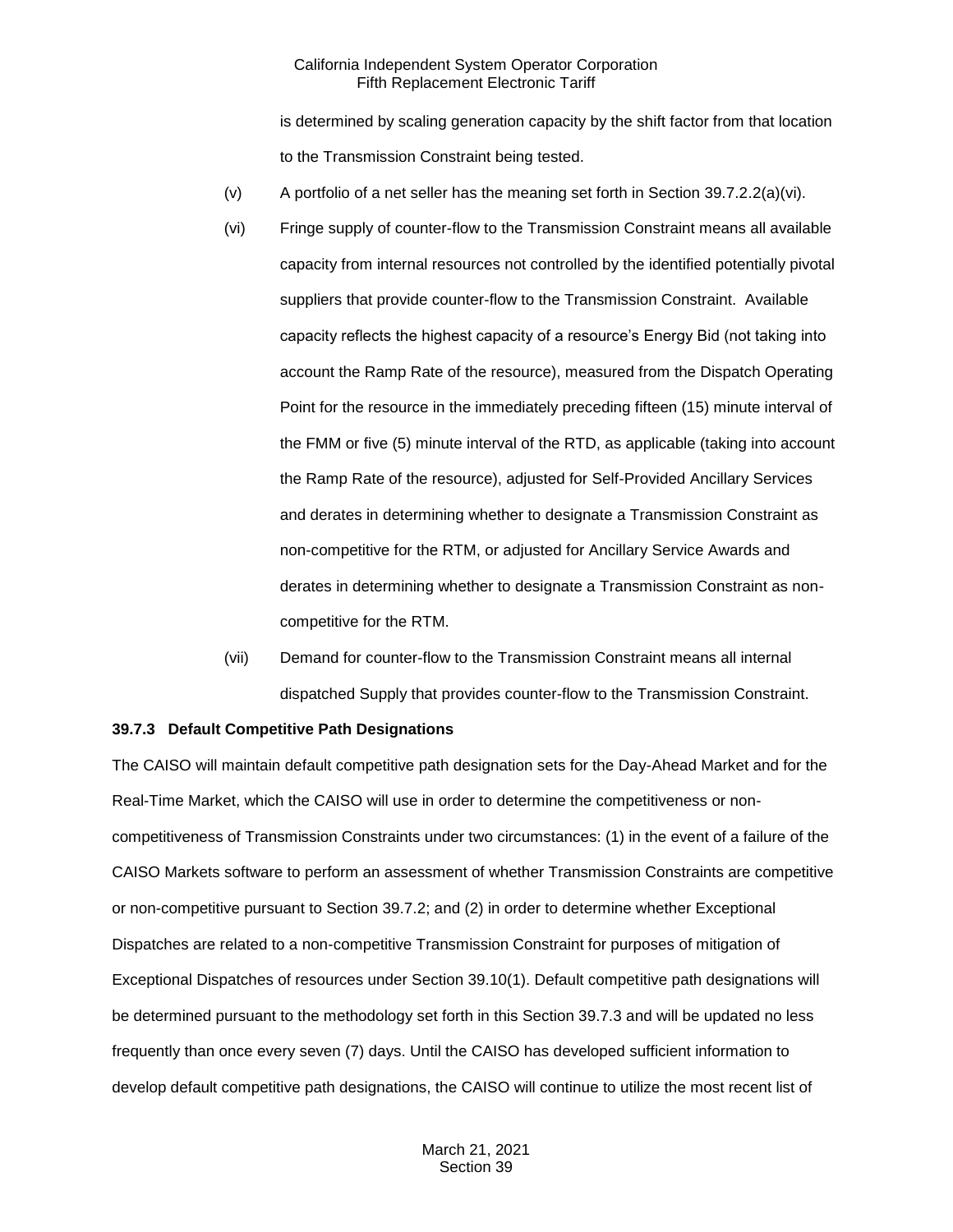competitive path designations determined prior to the effective date of this tariff provision.

# **39.7.3.1 Methodology for Determining Day-Ahead Default Competitive Path Designations for Transmission Constraints other than Path 15 and Path 26 Transmission Constraints**

The CAISO will designate a Transmission Constraint other than the Path 15 Transmission Constraint or the Path 26 Transmission Constraint as competitive for purposes of determining default competitive path designations for the Day-Ahead Market only if both of the following conditions are met:

- (1) Congestion occurred on the Transmission Constraint in ten (10) or more hours of the days for which the Transmission Constraint was tested for competitiveness pursuant to Section 39.7.2; and
- (2) the Transmission Constraint was deemed competitive pursuant to Section 39.7.2 in seventy-five (75) percent or more of the instances in which the Transmission Constraint was binding when tested. These calculations will be made utilizing data from the Day-Ahead Market for the most recent sixty (60) Trading Days for which data is available. The CAISO will designate a Transmission Constraint other than the Path 15 Transmission Constraint or the Path 26 Transmission Constraint as non-competitive if the CAISO lacks sufficient data to determine whether the occurrences set forth in Sections 39.7.3.1(1) and 39.7.3.1(2) took place on the Transmission Constraint over the sixty (60) Trading Day period.

# **39.7.3.2 Methodology for Determining HASP/RTM Default Competitive Path Designations for Transmission Constraints other than Path 15 and Path 26 Transmission Constraints**

The CAISO will designate a Transmission Constraint other than the Path 15 Transmission Constraint or the Path 26 Transmission Constraint as competitive for purposes of determining default competitive path designations for the HASP/RTM only if both of the following conditions are met:

(1) Congestion occurred on the Transmission Constraint in ten (10) or more of the hours for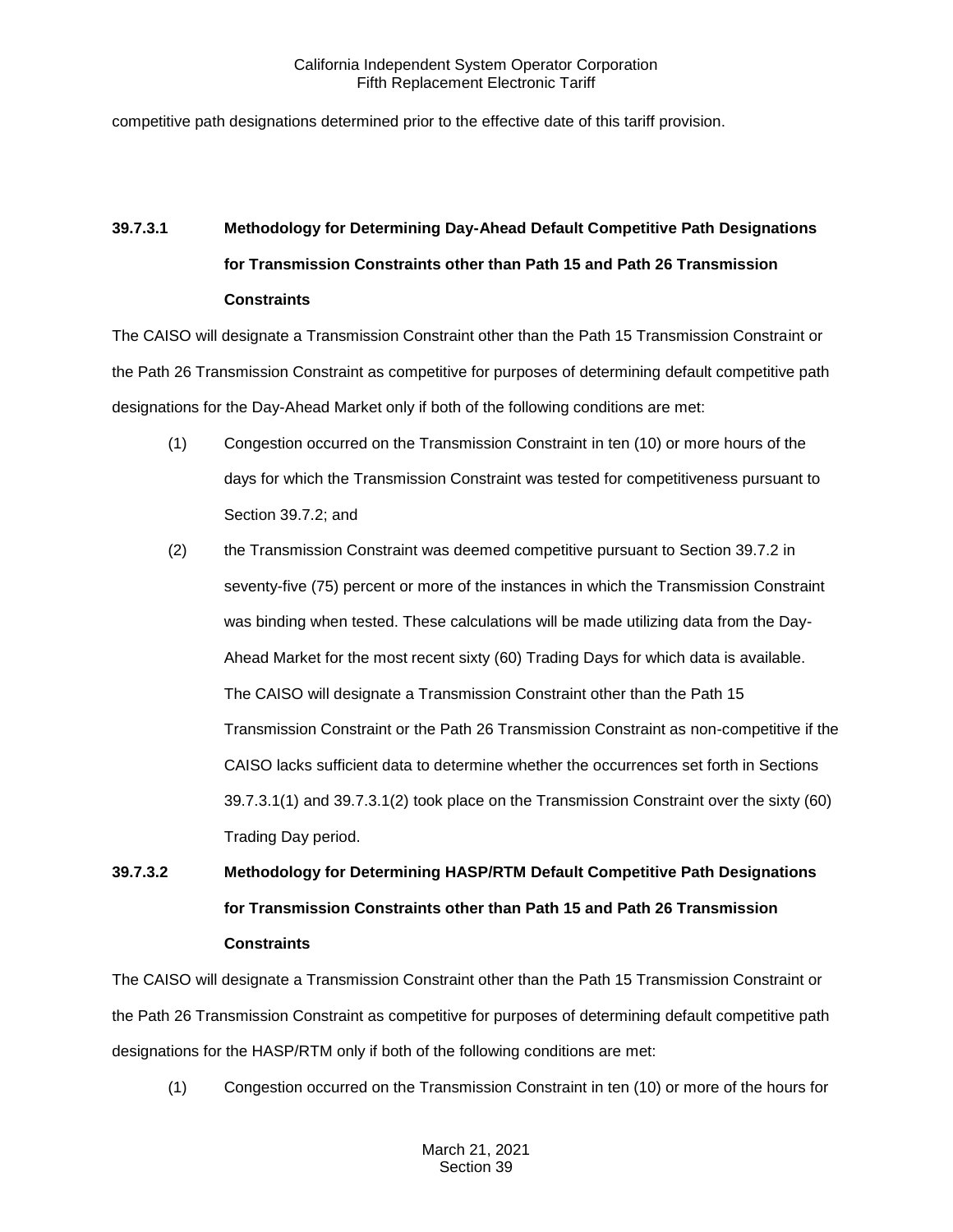which the Transmission Constraint was tested for competitiveness pursuant to Section 39.7.2; and

(2) the Transmission Constraint was deemed competitive pursuant to Section 39.7.2 in seventy-five (75) percent or more of the instances in which the Transmission Constraint was binding when tested.

These calculations will be made utilizing data from the Real-Time Market for the most recent sixty (60) Trading Days for which data is available. If the Transmission Constraint was binding during any 15 minute interval during an hour, then the Transmission Constraint will be deemed to be binding for the entire hour. If the Transmission Constraint was determined to be non-competitive during any 15-minute interval during an hour, then the Transmission Constraint will be deemed to be non-competitive for the entire hour. The CAISO will designate a Transmission Constraint other than the Path 15 Transmission Constraint or the Path 26 Transmission Constraint as non-competitive if the CAISO lacks sufficient data to determine whether the occurrences set forth in Sections 39.7.3.2(1) and 39.7.3.2(2) took place on the Transmission Constraint over the sixty (60) Trading Day period.

# **39.7.3.3 Methodology for Determining Day-Ahead Competitive Path Designations for Path 15 and Path 26 Transmission Constraints**

The CAISO will designate the Path 15 Transmission Constraint or the Path 26 Transmission Constraint as competitive for purposes of determining default competitive path designations for the Day-Ahead Market unless both of the following conditions are met:

- (1) Congestion occurred on the Transmission Constraint in ten (10) or more hours of the days for which the Transmission Constraint was tested for competitiveness pursuant to Section 39.7.2; and
- (2) the Transmission Constraint was deemed competitive pursuant to Section 39.7.2 in fewer than seventy-five (75) percent of the instances in which the Transmission Constraint was binding when tested.

These calculations will be made utilizing data from the MPM for the Day-Ahead Market for the most recent sixty (60) Trading Days for which data is available. The CAISO will designate the Path 15 Transmission Constraint or the Path 26 Transmission Constraint as competitive if the CAISO lacks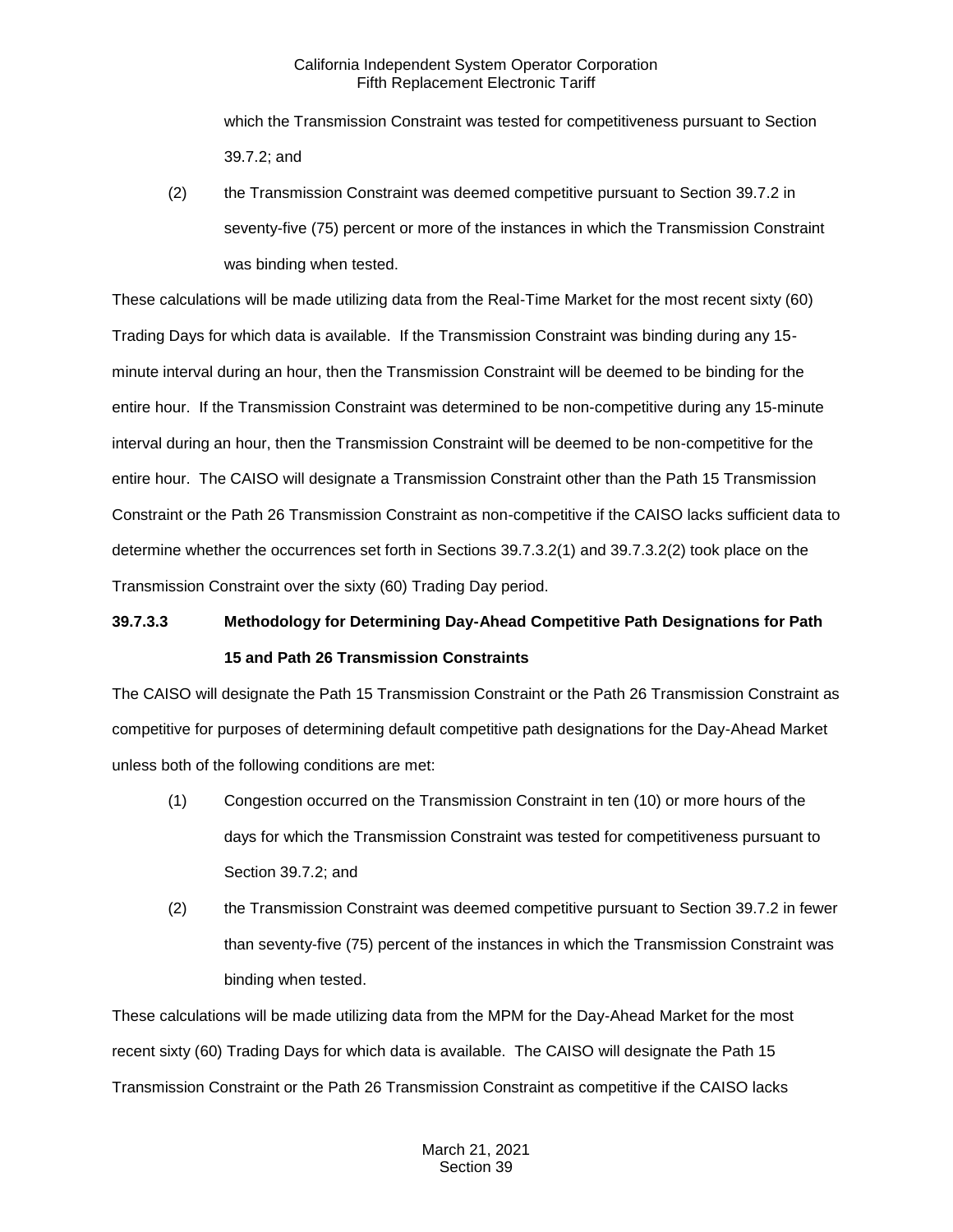sufficient data to determine whether the occurrences set forth in Sections 39.7.3.3(1) and 39.7.3.3(2) took place on the Transmission Constraint over the sixty (60) Trading Day period.

# **39.7.3.4 Methodology for Determining RTM Default Competitive Path Designations for Path 15 and Path 26 Transmission Constraints**

The CAISO will designate the Path 15 Transmission Constraint or the Path 26 Transmission Constraint as competitive for purposes of determining default competitive path designations for the RTM unless both of the following conditions are met:

- (1) Congestion occurred on the Transmission Constraint in ten (10) or more of the hours for which the Transmission Constraint was tested for competitiveness pursuant to Section 39.7.2; and
- (2) the Transmission Constraint was deemed competitive pursuant to Section 39.7.2 in fewer than seventy-five (75) percent of the instances in which the Transmission Constraint was binding when tested.

These calculations will be made utilizing data from the MPM for the Real-Time Market for the most recent sixty (60) Trading Days for which data is available. If the Transmission Constraint was binding during any 15-minute interval during an hour, then the Transmission Constraint will be deemed to be binding for the entire hour. If the Transmission Constraint was determined to be non-competitive during any 15-minute interval during an hour, then the Transmission Constraint will be deemed to be non-competitive for the entire hour. The CAISO will designate the Path 15 Transmission Constraint or the Path 26 Transmission Constraint as competitive if the CAISO lacks sufficient data to determine whether the occurrences set forth in Sections 39.7.3.4(1) and 39.7.3.4(2) took place on the Transmission Constraint over the sixty (60) Trading Day period.

# <span id="page-26-0"></span>**39.8 Eligibility for Bid Adder**

A Scheduling Coordinator submitting Bids for Generating Units is eligible to have a Bid Adder applied to a Generating Unit for the next operating month if the criteria in Section 39.8.1 are met as determined on a monthly basis in the preceding month.

# <span id="page-26-1"></span>**39.8.1 Bid Adder Eligibility Criteria**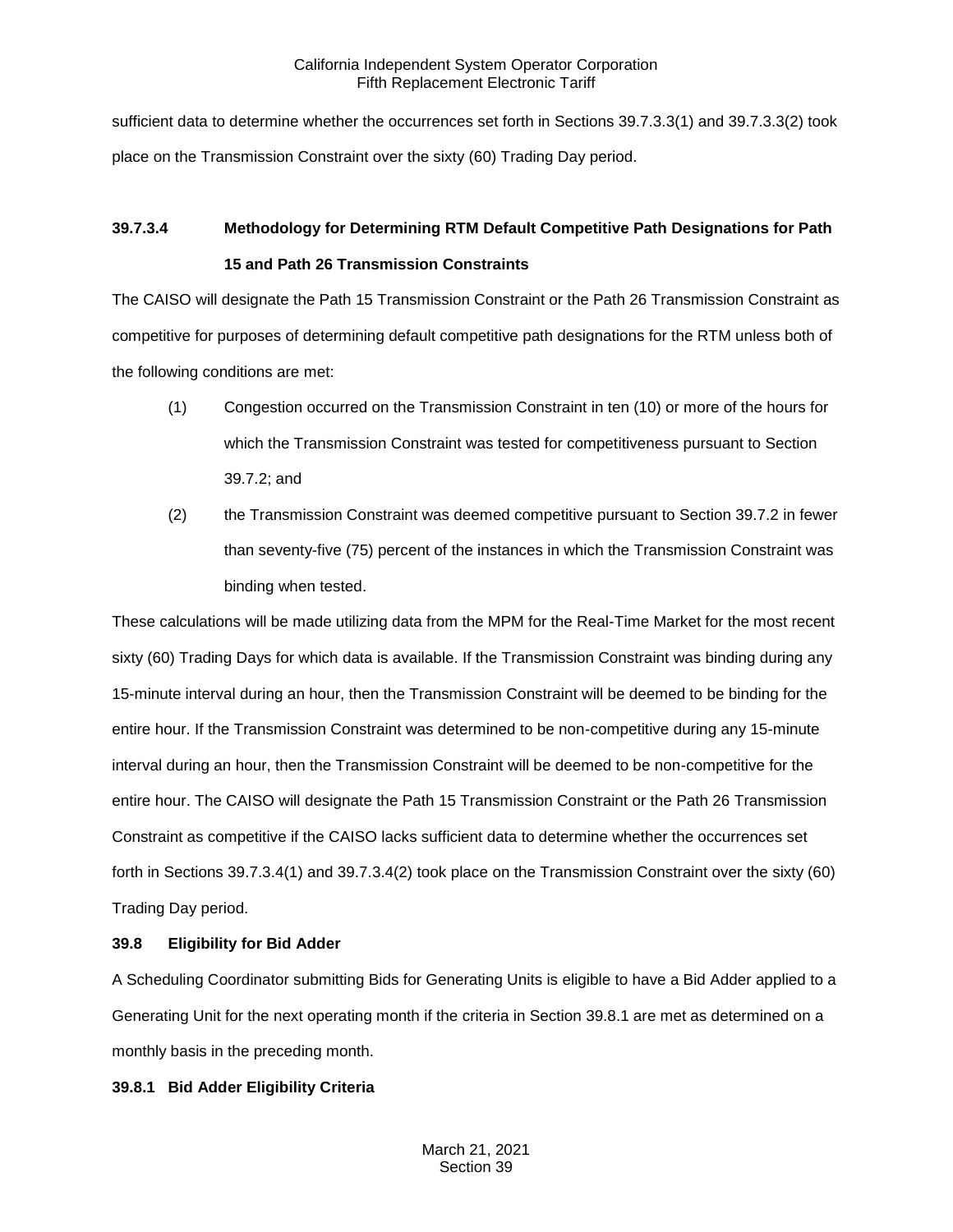To receive a Bid Adder, a Generating Unit must: (i) have a Mitigation Frequency that is greater than eighty (80) percent in the previous twelve (12) months; and (ii) must not have a contract to be a Resource Adequacy Resource for its entire Net Qualifying Capacity, or be designated under the CPM for its entire Eligible Capacity, or be subject to an obligation to make capacity available under this CAISO Tariff. If a Generating Unit is designated under the CPM for a portion of its Eligible Capacity, the provisions of this section apply only to the portion of the capacity not designated. Scheduling Coordinators for Generating Units seeking to receive Bid Adders must further agree to be subject to the Frequently Mitigated Unit option for a Default Energy Bid. Run hours are those hours during which a Generating Unit has positive metered output. After the first twelve (12) months from the effective date of this Section, the Mitigation Frequency will be based entirely on a Generating Unit being mitigated under the MPM procedures in Sections 31 and 33.

#### <span id="page-27-0"></span>**39.8.2 New Generating Units**

For new Generating Units, with less than twelve (12) months of operation, determination of eligibility for the Bid Adder will be based on data beginning with the first date the Generating Unit participated in the CAISO Markets through the end date of the period for which the Mitigation Frequency is being calculated. The 200 run hour criteria will be pro-rated for the proportion of a twelve (12)-month period that the new Generating Unit submitted effective Bids in the CAISO markets.

#### <span id="page-27-1"></span>**39.8.3 Bid Adder Values**

The value of the Bid Adder will be either: (i) a unit-specific value determined in consultation with the CAISO; or (ii) a default Bid Adder of \$24/MWh. For Generating Units with a portion of their capacity identified as meeting an LSE's Resource Adequacy Requirements, that Generating Unit's Bid Adder value will be reduced by the percent of the Generating Unit's capacity that is identified as meeting an LSE's Resource Adequacy Requirements. The reduced Bid Adder will be applied to that Generating Unit's entire Default Energy Bid Curve.

## <span id="page-27-2"></span>**39.9 CRR Monitoring and Affiliate Disclosure Requirements**

The CAISO will monitor the CRR holdings and CAISO Markets activity for anomalous market behavior, gaming, or exercise of market power resulting from CRR ownership concentrations that are not aligned with actual transmission usage as a result of secondary market auction outcomes. If the CAISO identifies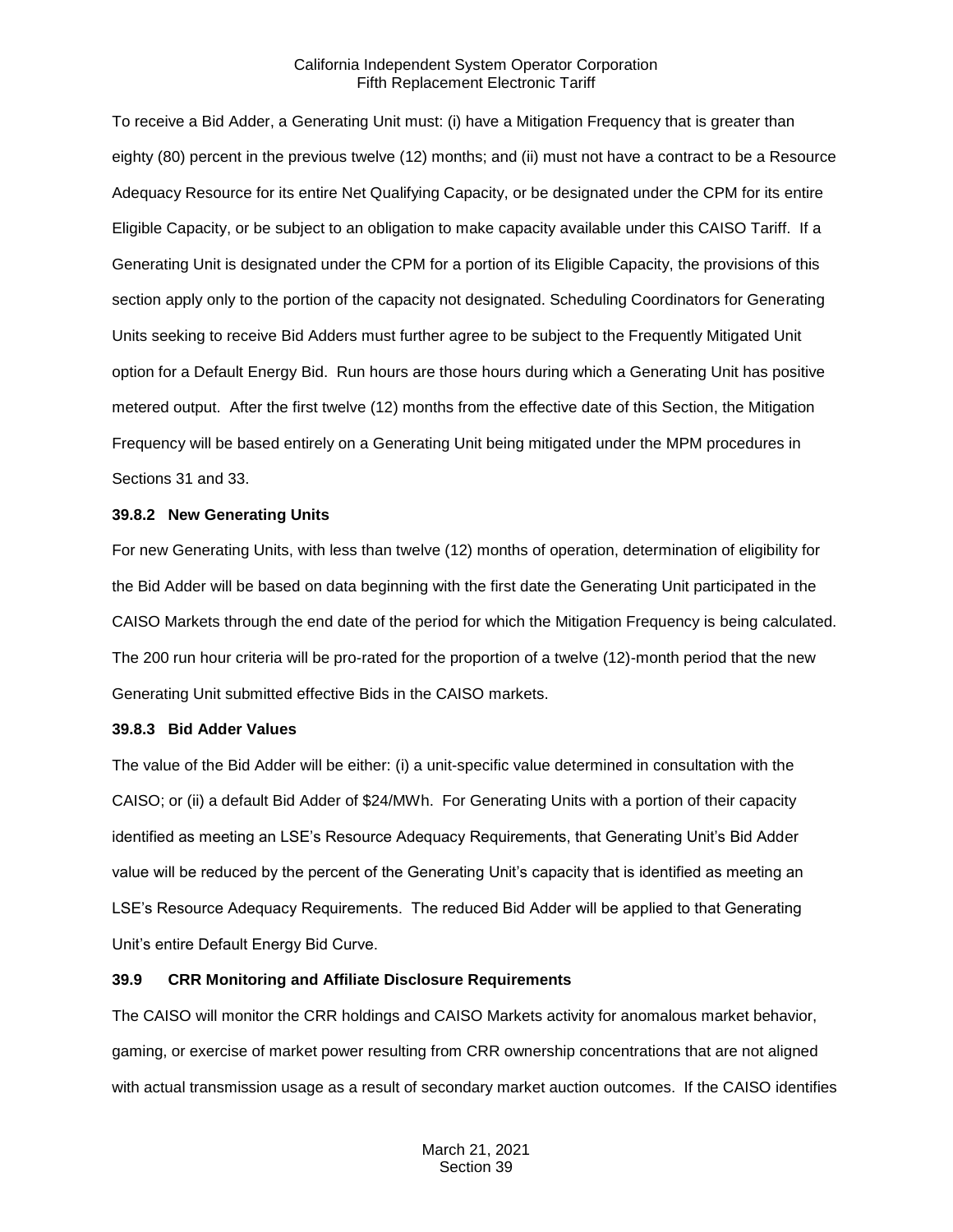such behavior it may seek FERC approval to impose position limits on the total number or MW quantity of CRRs that may be held by any single entity and its Affiliates. Each CRR Holder or Candidate CRR Holder must notify the CAISO of any Affiliate that is a CRR Holder, Candidate CRR Holder, or Market Participant, any Affiliate that participates in an organized electricity market in North America, and any guarantor of any such Affiliate.

## <span id="page-28-0"></span>**39.10 Mitigation of Exceptional Dispatches of Resources**

The CAISO shall apply Mitigation Measures to Exceptional Dispatches of resources when such resources are committed or dispatched under Exceptional Dispatch for purposes of: (1) addressing reliability requirements related to non-competitive Transmission Constraints; (2) ramping resources with Ancillary Services Awards or RUC Capacity to a dispatch level that ensures their availability in Real-Time; (3) ramping resources to their Minimum Dispatchable Level in Real-Time; and (4) addressing unit-specific environmental constraints not incorporated into the Full Network Model or the CAISO's market software that affect the dispatch of Generating Units in the Sacramento Delta and are commonly known as "Delta Dispatch".

## <span id="page-28-1"></span>**39.10.1 Measures for Resources Eligible for Supplemental Revenues**

In all cases where a resource is subject to Mitigation Measures under Section 39.10, and the resource is eligible for supplemental revenues pursuant to Section 39.10.3, FMM Exceptional Dispatch Energy or RTD Exceptional Dispatch Energy delivered by the resource shall be settled as set forth in either Section 11.5.6.7.1 or Section 11.5.6.7.3, whichever is applicable.

## <span id="page-28-2"></span>**3.10.2 Resources Not Eligible for Supplemental Revenues**

In all cases where a resource is subject to Mitigation Measures under Section 39.10, and the resource is not eligible for supplemental revenues pursuant to Section 39.10.3, FMM Exceptional Dispatch Energy or RTD Exceptional Dispatch Energy delivered by the resource shall be settled as set forth in either Section 11.5.6.7.2 or Section 11.5.6.7.3, whichever is applicable.

## <span id="page-28-3"></span>**39.10.3 Eligibility for Supplemental Revenues**

Except as provided in Section 39.10.4, a resource that is committed or dispatched under Exceptional Dispatch shall be eligible for supplemental revenues only during such times that the capacity from the resource dispatched under Exceptional Dispatch is Eligible Capacity, the Eligible Capacity does not have